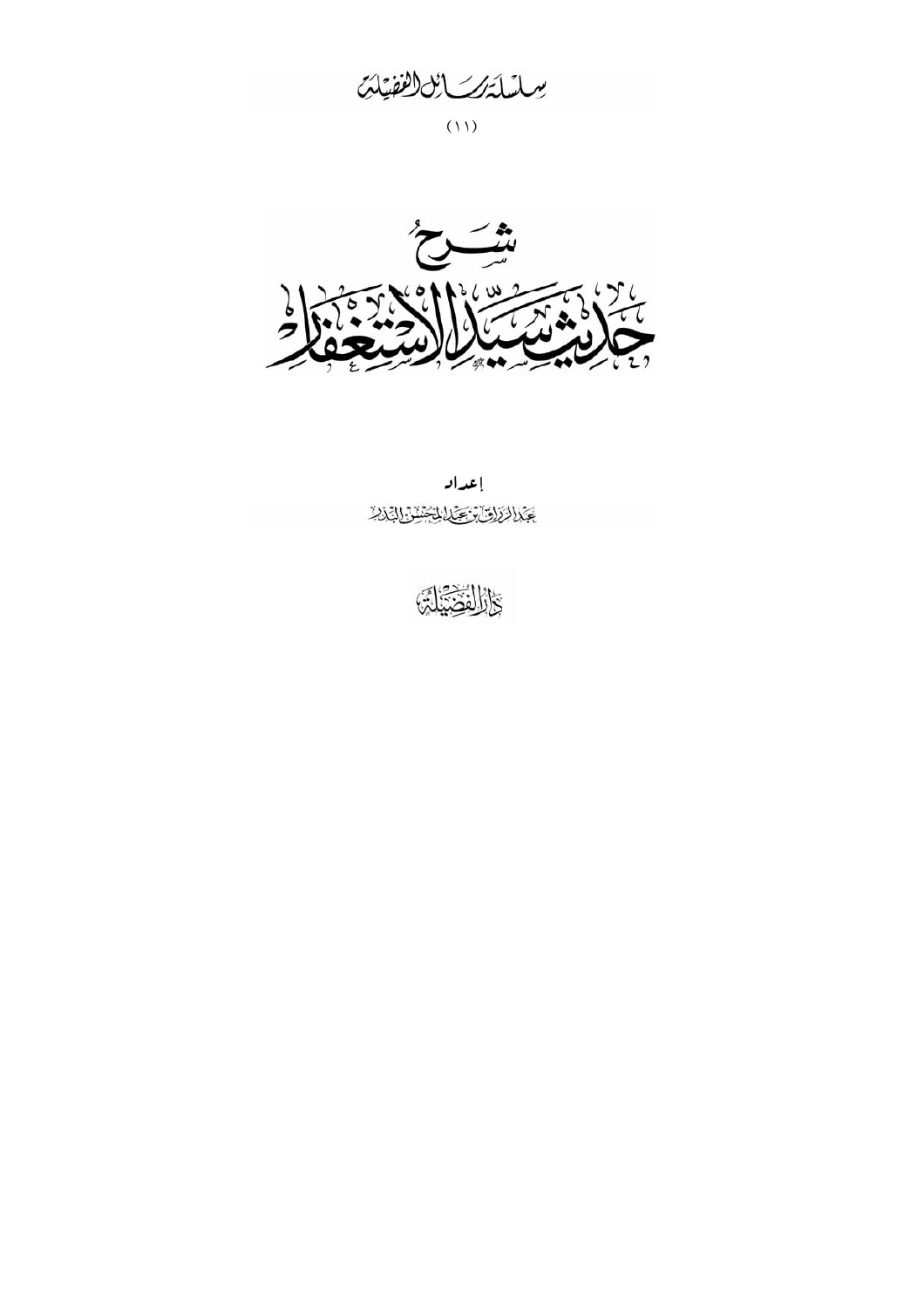مخفوق الطبر ويحفؤظ

## الطبعة الأولى (1431هــ 2010م)

## رقم الإيداء: 3002 \_ 2010  $978 - 9947 - 866 - 29 - 0$

## دار الفضيلة للنشر والتوزيع

العنوان: حي باحة (03)، رقم (28) الليدو\_المحمدية\_الجزائر ه بانف ، فاكتبر : 194631920

التوزيع: 08 53 62 661)

البريد الإلكتروني: darelfadhila@maktoob.com موقعنا على الشبكة العنكبوتية: www.rayatalislah.com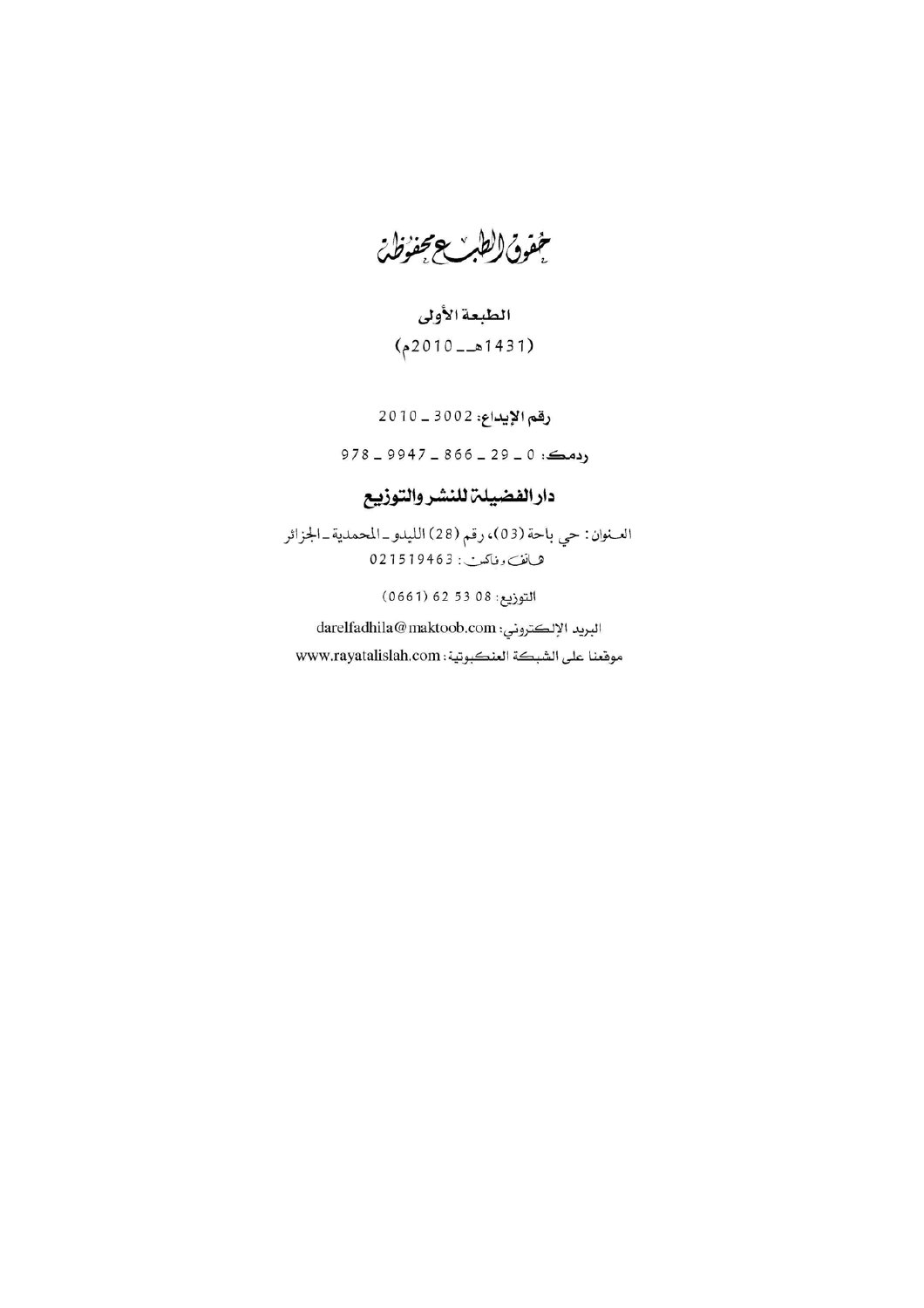بنسوآتيرالزَّقْنِ ٱلرَّحيد

إنَّ الحمد لله، نحمده ونستعينه ونستغفره، ونتوب إليه، ونعوذ بالله من شرور أنفسنا وسيِّئات أعمالنا، من يهده الله فلا مضلَّ له، ومن يضلل فلا هادي له. وأشهد أن لا إله إلَّا الله وحده لا شريك له، وأشهد أنَّ محمَّدًا عبده ورسوله، صلَّى الله عليه وعلى آله وأصحابه أجمعين وسلَّم تسليمًا كثبرًا. أمَّا بعد: إنَّ موضوعَ الاستغفار؛ طلب مغفرة الذُّنوب، من أهمِّ الموضوعات الَّتي ينبغي أن يعتنيَ بها المسلم في حياته، وأن يُولِيها اهتمامَه الكبير وعنايتَه الفائقة، وقد جاء في كتاب الله ــ جلَّ وعلا ــ وسنَّة رسوله ﷺ نصوصٌ كثيرةٌ في الحثِّ على الاستغفار والأمر به، وبيانِ فضله وفضل أهلِه الملازمينَ له.

منها: قول الله سبحانه وتعالى: ﴿قُلْ يَـٰعِبَادِىَ ٱلَّذِينَ أَسۡرَفُوۡأَ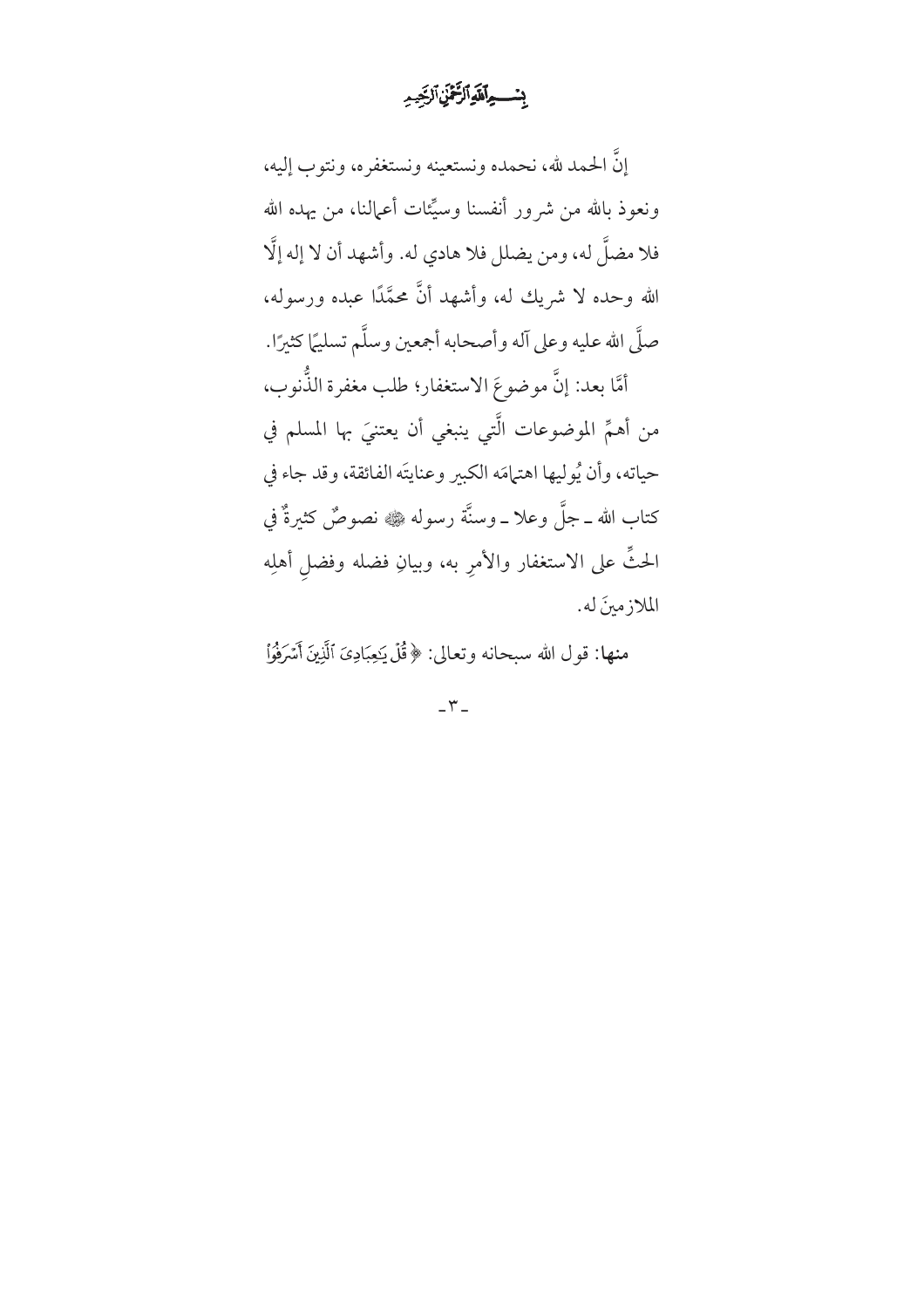عَلَىٰٓ أَنفُسِهِمۡ لَا نَفَّىٰٓظُواْ مِن(َحۡمَةِ ٱللَّهِۚ إِنَّ ٱللَّهَ يَغۡفِرُ ٱلذُّنُوبَ جَمِيعًا ۚ إِنَّهُۥ هُوَ ٱلۡغَفُوۡرَالرَّحِيمُ ۞﴾ [شِخَلَةُاللَّهِيمَنّ ]؛ وهذه الآية كما يقول بعض السَّلفِ: «أرجى آية في كتاب الله»<sup>(١)</sup>.

ويقول الله تعالى في الحثِّ على الاستغفار، وبيانِ فضلِه وثمراته في الدُّنيا والآخرة، فيها ذكره عن نوح ﷺ: ﴿فَقُلْتُ ٱسۡتَغۡفِرُوا۟ رَبِّكُمۡ إِنَّهُۥكَانَ غَفَّارٗا ۞ يُرۡسِلِ ٱلسَّمَآءَ عَلَيۡكُمۡ مِّدۡرَارٗا ۞) وَيُمَدِدَكُمُ بِأَمْوَلِ وَبَنِينَ وَيَجَعَل لَكُمْ جَنَّدِ وَيَجْعَل لَكُمُ أَنْهَدَل (٣) ﴾ [شِخْلَةٌ﴿ قَ ] فهذه الآيات العظيمة اشتمَلت على فوائدَ جَمَّةٍ، ومنافعَ عظيمة للمستَغفرينَ والْمُلازمين للإستغفار.

ويُؤْثَرُ عن الحسن البصري ﷺ «أنَّ رجلا شكى إليه الجدب، فقال: استغفر الله، وشكى إليه آخر الفقر فقال: استغفر الله، وشك<sub>ّى</sub> إليه آخر جفاف بستانه فقال: استغفر

(١) يُعزى لعليٍّ وابن مسعود ﴿ عَيْضَهِ، انظر «التسهيل» لابن جزي (١/ ١٨٥٣)، وعزاه القُرطبي (٨/ ٣٤٩) لابن عمر ﴿ يَفْضِ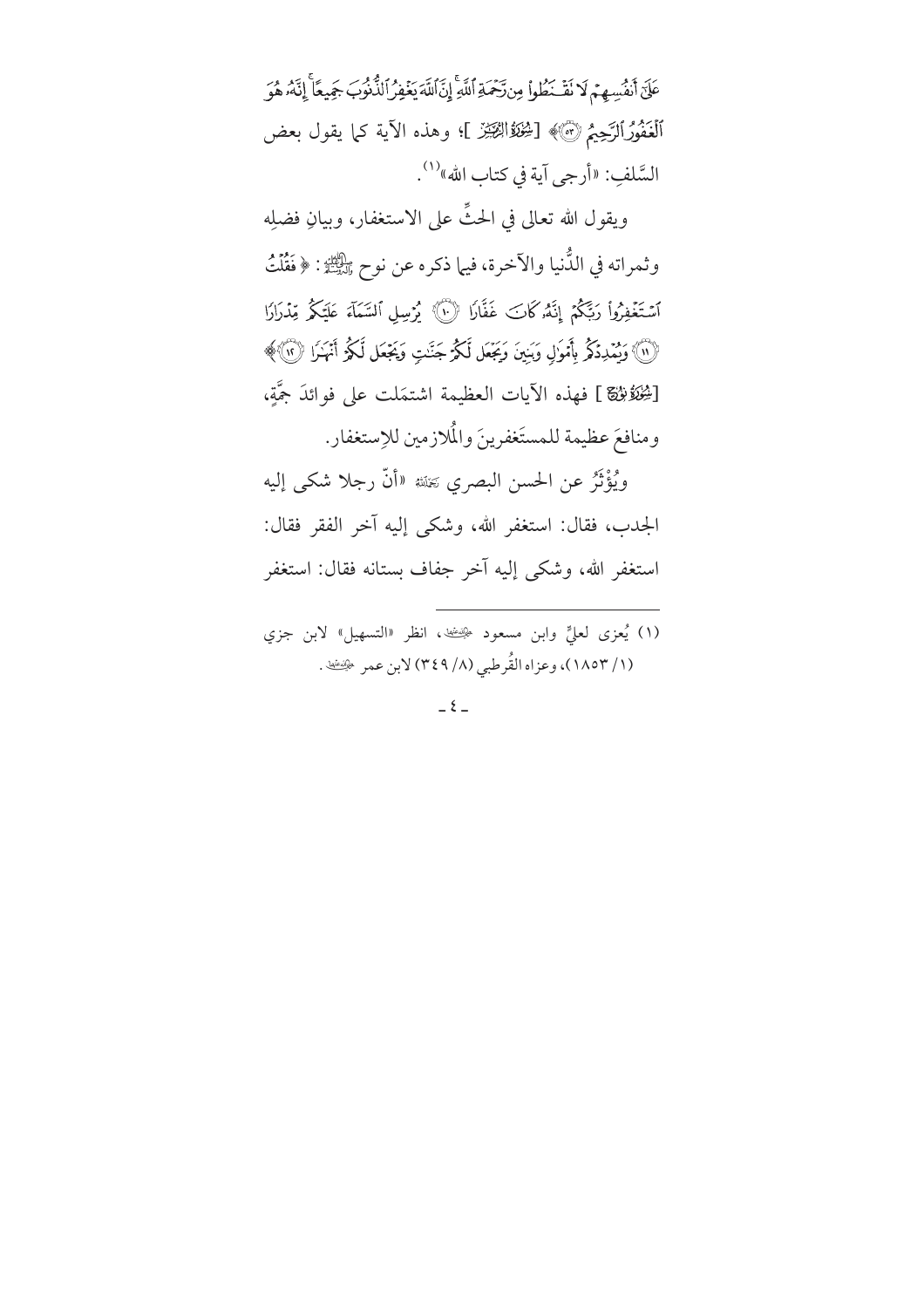الله، وشكى إليه آخر عدم الولد فقال: استغفر الله ثم تلا عليهم هذه الآية»<sup>(١)</sup>.

فهذه من ثمرات الاستغفار ومن فوائده في الدُّنيا.

أمَّا في الآخرة: فإنَّ فوائدَ الاستغفار عظيمة ومنافعه كثيرة. ويكفي ذلك قول النبيِّ ﷺ: « طوبى لمن وجد في صحيفته استغفاراً كثيراً»<sup>(٢)</sup>.

وفي السُّنَّة نصوصٌ كثيرةٌ عن النَّبيِّ ﷺ في الحثِّ على الاستغفار وبيانِ فضله:

منها: حديث أنس بنِ مالك ﴿لِلْفَـٰهِ الَّذي رواه التِّرمذي وغيره، يقول: قال رسول الله ﷺ: «قالَ الله تعَالى: يَا ابْنَ آدَمَ، إِنَّكَ مَا دَعَوْتَنِي وَرَجَوْتَنِي غَفَرْتُ لَكَ عَلَى مَا كَانَ فِيكَ وَلاَ أَبَالِي، يَا ابْنَ اَدَمَ لَوْ بَلَغَتْ ذُنُوبُكَ عَنَانَ السَّمَاءِ ثُمَّ اسْتَغْفَرْتَنِى

(١) ذكره الحافظ في «فتح الباري» (١١/ ٩٨).

(٢) رواه ابن ماجه (٣٨١٨) وصحّحه الألباني في صحيح الجامع (٣٨٢٥).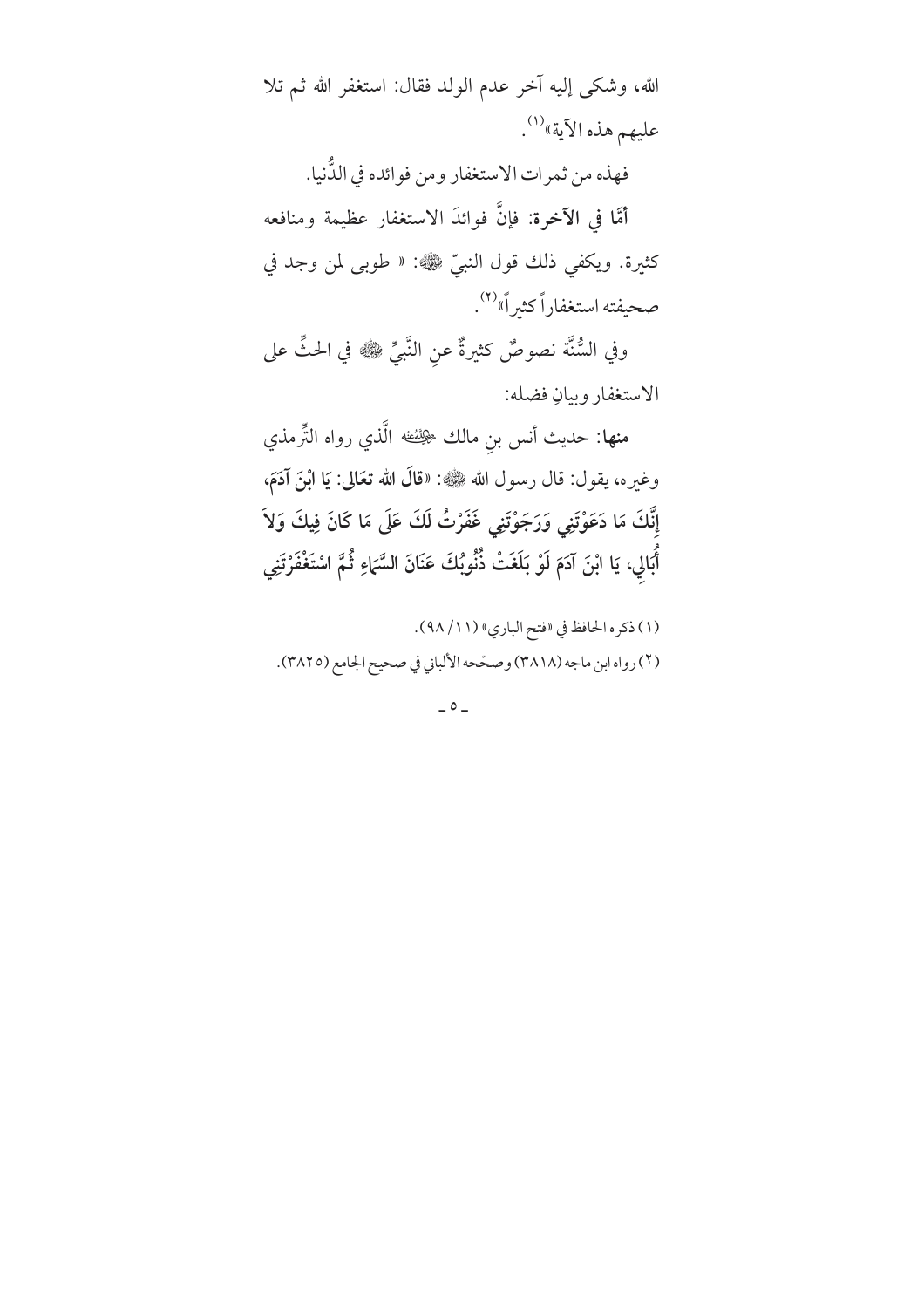غَفَرْتُ لَكَ وَلاَ أُبَالِي، يَا ابْنَ آدَمَ إِنَّكَ لَوْ أَتَيْتَنِي بِقُرَابِ الأَرْضِ خَطَايَا ثُمَّ لَقِيتَنِي لاَ تُشْرِكُ بِي شَيْئًا لأَتَيْتُكَ بِقُرَابِهَا مَغْفِرَةً»<sup>(١)</sup>. والشَّاهد من الحديث في فضل الاستغفار الجملة الثَّانية منه، وهي قوله تعالى: «يَا ابْنَ آدَمَ لَوْ بَلَغَتْ ذُنُوبُكَ عَنَانَ السَّمَاءِ»؛ عَنَانُ السَّماء، قيل: هو السَّحاب، وقيل: هو ما يبلغُ إليه البصر منها، «ثُمَّ اسْتَغْفَرْتَنِي غَفَرْتُ لَكَ وَلاَ أَبَالِي» فلو بَلَغَت الذُّنوب كثرةً، وتنوَّعت وتعدَّدَت، وتاب منها العبدُ واستغفر اللهَ ــ جلَّ وعلا ــ غفرَ اللهُ له.

**ومنها**: مارواه البخاري<sup>(٢)</sup> من حديثِ أبي هريرة ﴿ يقول النَّبيُّ ﷺ: «وَالله، إنِّي لأَسْتَغْفِرُ اللهَ وَأَثَّوبُ إِلَيْهِ فِي اليَوْم أَكْثَرَ مِنْ سَبْعِينَ مَرَّةً»؛ غَفَر اللهُ له ﷺ ما تقدَّم من ذنبه وما

- (١) «جامع الترمذي» (٤٥٤٠)، والذَّارمي (٢٧٨٨)، وحسَّنه الألباني في «الصَّحِيحة» (١٢٧).
	- (٢) البخاري (٢٠٧).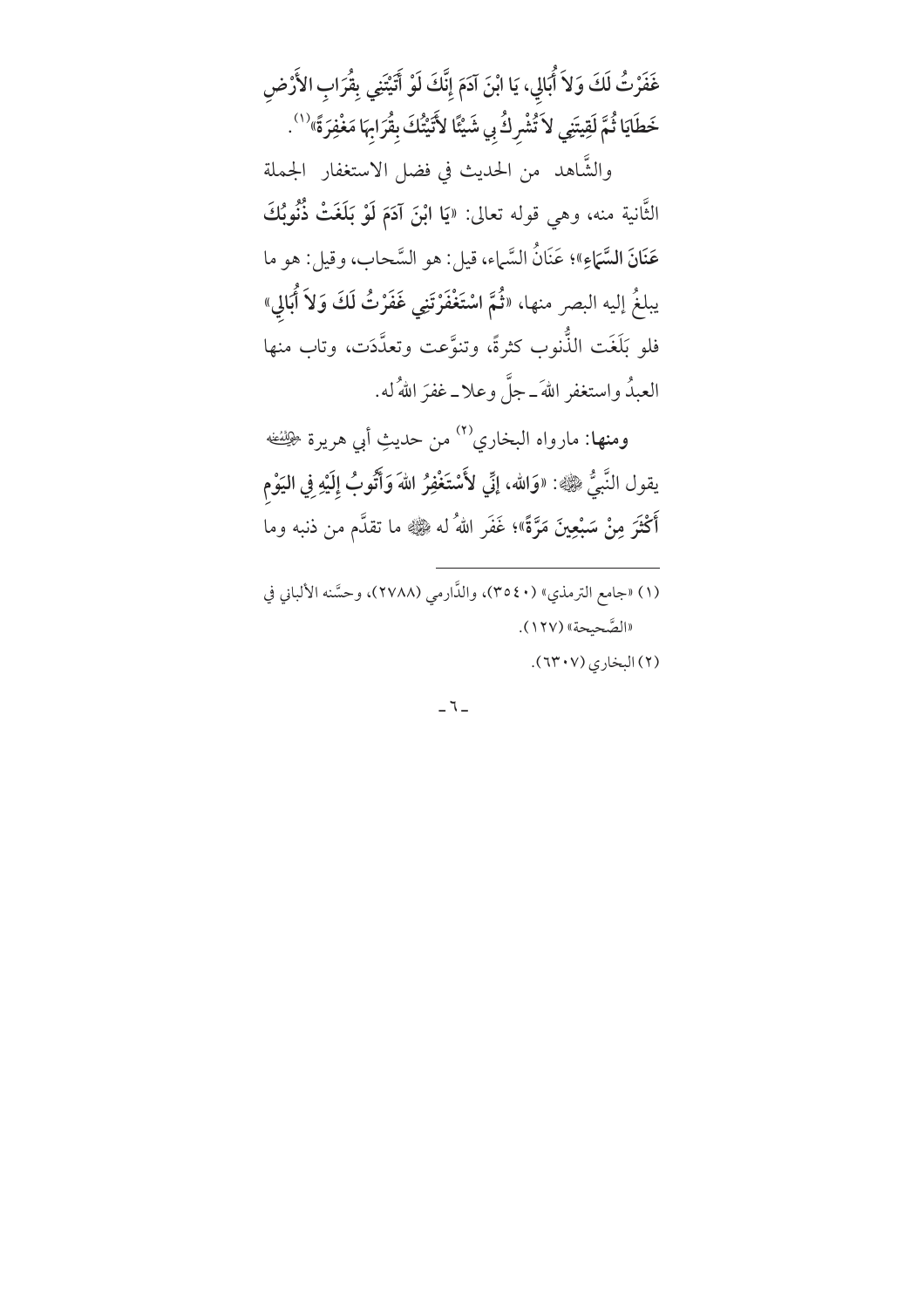تأخَّر وكان يستَغفر الله في اليوم أكثر من مائة مرَّة، بل كما يقول ابن عمر ﴿ يَتَّفِيهِ: «كُنَّا نَعُدُّ لِرَسُولِ الله ﷺ في المجْلِسِ الوَاحِدِ مِائَةَ مَرَّةٍ: رَبِّ اغْفِرْ لي وَتُبْ عَلَيَّ، إِنَّكَ أَنْتَ التَّوَّابُ ا**لرَّحِيمُ**»<sup>(۱) </sup>يُلازم الاستغفار ملازمة عظيمة.

ومنها: ما رواه مسلم في «صحيحه»<sup>(٢)</sup> عن أبي هريرة ﴿لِلْفَـٰه أَنَّ النَّبِيَّ ﷺ قال: «وَالَّذِي نَفْسِى بِيَدِهِ، لَوْ لَمْ تُذْنِبُوا، لَذَهَبَ اللهُ بِكُمْ، وَلَجَاءَ بِقَوْمٍ يُذْنِبُونَ فَيَسْتَغْفِرُونَ اللَّهَ، فَيَغْفِرُ لَهُمْ».

فالله ــ جلَّ وعلا ــ يُحِبُّ الاستغفار ويُحِبُّ المستَغفرين، ومن

أسمائه الحُسنى ــ جلَّ وعلا ــ «العفوُّ والغَفورُ والغفَّارُ»، واللهُ ــ جلَّ وعلا ــ يحبُّ منَّا أن ندعوَه بأسمائه، وأن نتعبَّدَه بمُقتضَى أسمائِه، كما قال: ﴿وَلِلَّهِ ٱلْأَسْمَآءُ ٱلْمُسْنَىٰ فَأَدْعُوهُ بِهَا ﴾ [الأَجْلَاكِ : ١٨٠]

(۱) أخرجه أبو داود (۱۵۱۲)، وابن ماجه (۳۸۱٤)، والترمذي (۳٤٣٤)، والنُّسائي في «الكبرى» (١٠٢٩٢)، وقال الترمذي: حسن صحيح. (٢) برقم (٤٩٣٦).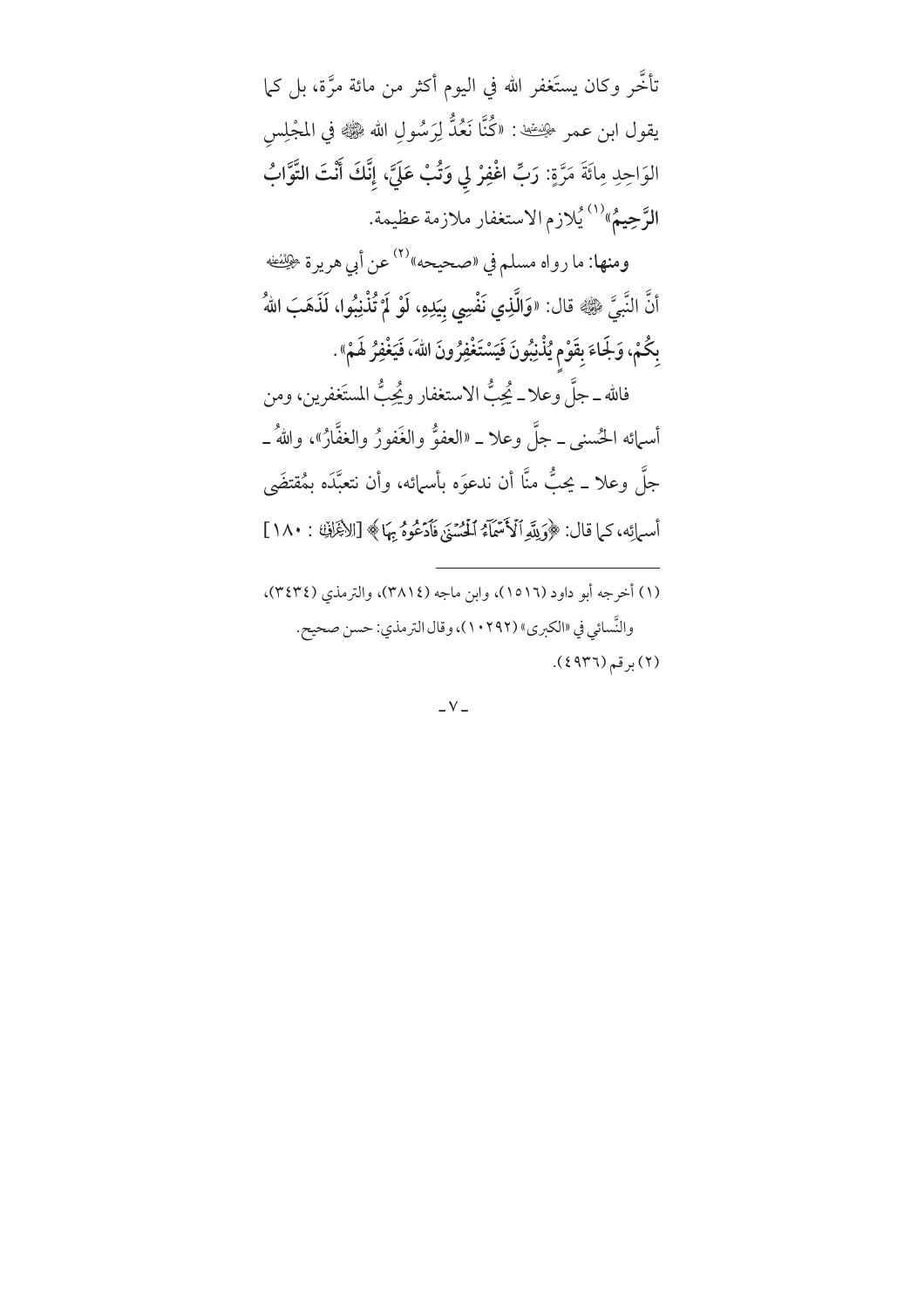وكما في الحديث المخرَّج في «الصَّحيحين»<sup>(١)</sup> عن أبي هريرة حِيْثَتَه قال النَّبِيُّ ﷺ: «إِنَّ لله تِسْعَةً وَتِسْعِينَ اسْمَا، مِئَةً إِلَّا وَاحِدًا، مَنْ أَحْصَاهَا دَخَلَ الْجَنَّةَ»، وإحصاء هذه الأسماء ليس كما يفعله بعضُ النَّاس؛ يأخذ هذه الأسماء في ورقةٍ ويتلوها؛ وإنَّما إحصاء الأسماء ثلاث مراتب، كما بيَّن ذلك أهل العلم: المرتبة الأولى: حفظها. والمرتبة الثَّانية: فهم معناها. والمرتبة الثَّالثة: دعاء الله بها والعمل بها تقتَضيه. فعلى سبيل المثال نحفظ أنَّ من أسماء الله «التَّوَّابِ» ونَعُدُّ هذا من أسمائه ــ سبحانه وتعالى ــ ثمَّ نَفهَمُ معنى هذا الاسم، وهو أنَّ الله ــ جلَّ وعلا ــ يقبل التَّوبة من عباده، ويوفَّقُ عباده للتَّوبة، وأنَّه أهلُ المغفرة ــ سبحانه وتعالى ــ ، نفهم

(۱) البخاري (٢٧٣٦، ٢٤١٠، ٧٣٩٢)، ومسلم (٤٨٣٦).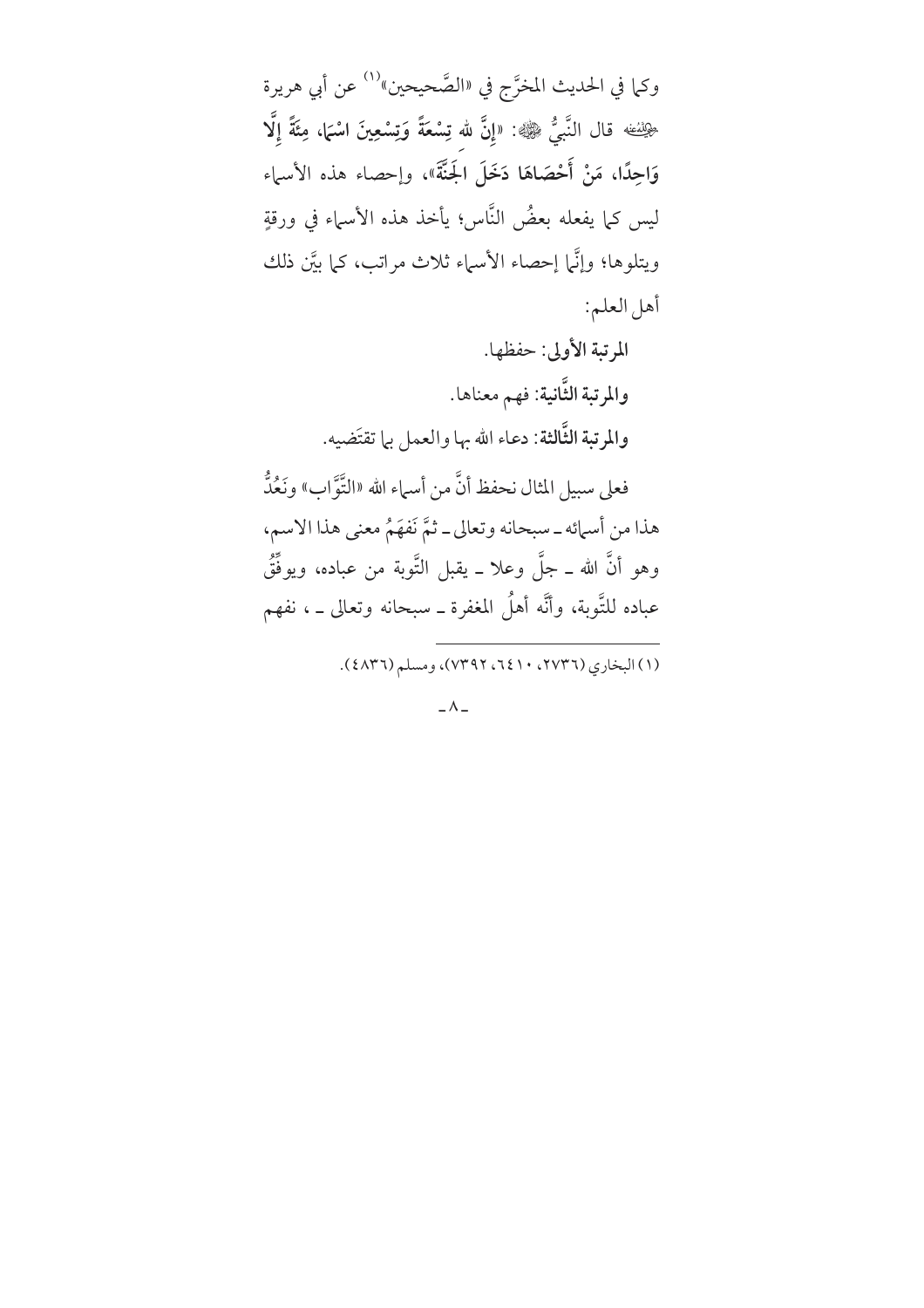معنى الاسم ثمَّ نعمل بيا يقتضيه، فنتوب إلى الله من جميع الذُّنوب، وهكذا سائر أسماء الله الحسني، نحفظُها ونفهمُها فهمَّا صحيحًا، بعيدًا عنِ الفُهوم المنحرِفَة الْمُوَجَّة الَّتي تُؤَوِّل الصِّفات أو تُعطِّلُها، أو تنفى مدلولها الَّذي أراده الله وأراده رسولُه ﷺ، فنفهمُها بعيدًا عن هذه المناهج الفاسدة، بل نفهمها على منهج سلف الأُمَّة، فـ«الغَفُور والغفَّار والعَفُوٌّ» هذه من أسماء الله الحسنى، ومقتضى ذلك أن نُلازِم الاستغفار، وأن نُكْثِرَ من التَّوبة والإنابة إلى الله سبحانه وتعالى، فالله غفورٌ ليس لكلِّ أحد، ولكنْ لمنْ أتى بأسباب المغفرة، وتعرَّضَ لمغفرة الله ــ جلَّ وعلا ــ فالله غفورٌ له، ولهذا قال الله تعالى في القرآن الكريم: ﴿إِنَّ ٱللَّهَ لَا يَغْفِرُ أَن يُشِّرَكَ بِهِۦ وَيَغْفِرُ مَا دُونَ ذَلِكَ لِمَن يَشَآءُ ﴾ [النِّنتَبْنَا : ٤٨]، فمعفر ة الله ينالُها أهلُها الَّذين يَتَعَرَّضُونَ لها ويبذُّلون أسبابَها. ومِنْ أجمع النُّصوص لأَسباب مغفرة الذُّنوب قولُ الله

تعالى في سورة طه: ﴿وَلِلِّي لَغَفَّارٌ لِّمَن تَابَ وَءَامَنَ وَعِمِلَ صَلِحًا ثُمَّ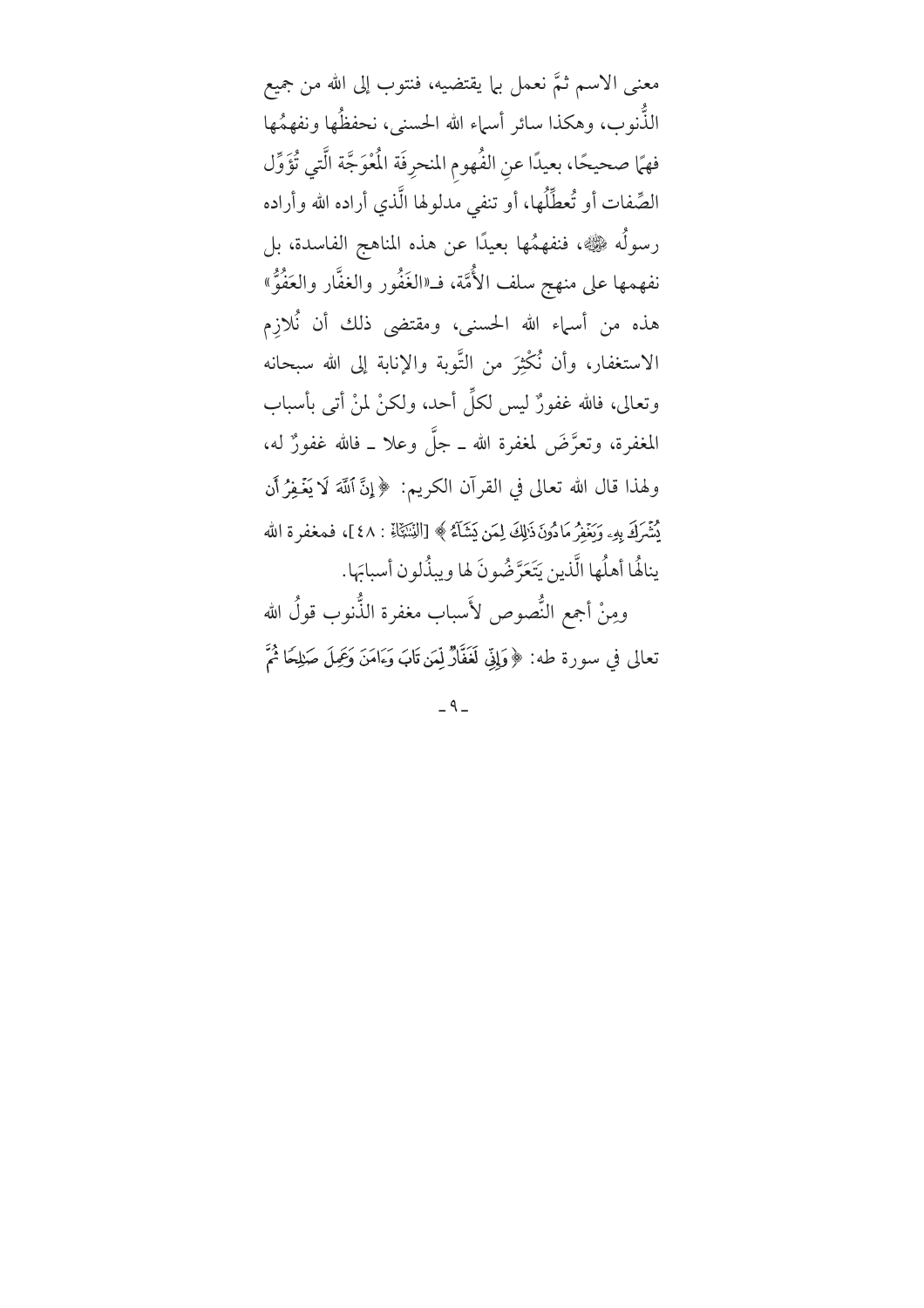أَهَنَّدَىٰ ۞﴾ [شِخَلَةُ ظَنَّنْا ]، فذكر ضوابط تُنال بها مغفرة الله ـ جلَّ وعلا ــ: ﴿وَإِنِّي لَغَفَّارٌ لِمَن تَابَ وَءَامَنَ﴾ بالإقلاع عن الذنوب والنّدم على فعلها، والعزم على عدم العودة إليها.

﴿وَءَامَنَ﴾: آمنَ بالله وملائكته وكُتبه ورُسُله، وبجميع ما أمره سبحانه أن يؤمن به.

﴿وَعَمِلَ صَلِحًا﴾: أتى بالأعمال الصَّالحة، فأقبل على فرائض الإسلام من صلاة وصيام، وعلى ذِكرِ الله، وخشيتِه ومراقبتِه، وعلى الأعمال الصَّالحة القلبيَّة والظَّاهرة.

﴿ثُمَّ ٱهۡنَدَىٰ ﴾: استقامَ على ذلك ولم يَنكُث ولم يَرْجِع، استمر على ذلك إلى أن يموت، فمَن كان كذلك غفر الله له ذنبَه وستَر عَيْبَهُ، وكان ممَّن ينالُ مغفرةَ الله ــ جلَّ وعلاــ.

وقد جاء أنَّ التَّوبة تَجُبُّ ما قَبلَها، أي تَمسح ما قبلها منَ الذُّنوب، وليس هناك عمل تُغفَر به الذُّنوبُ كلُّها غير التَّوبة، فالَّذي يتوب إلى الله من ذنوبه يغفر الله له ذنوبَه وإنْ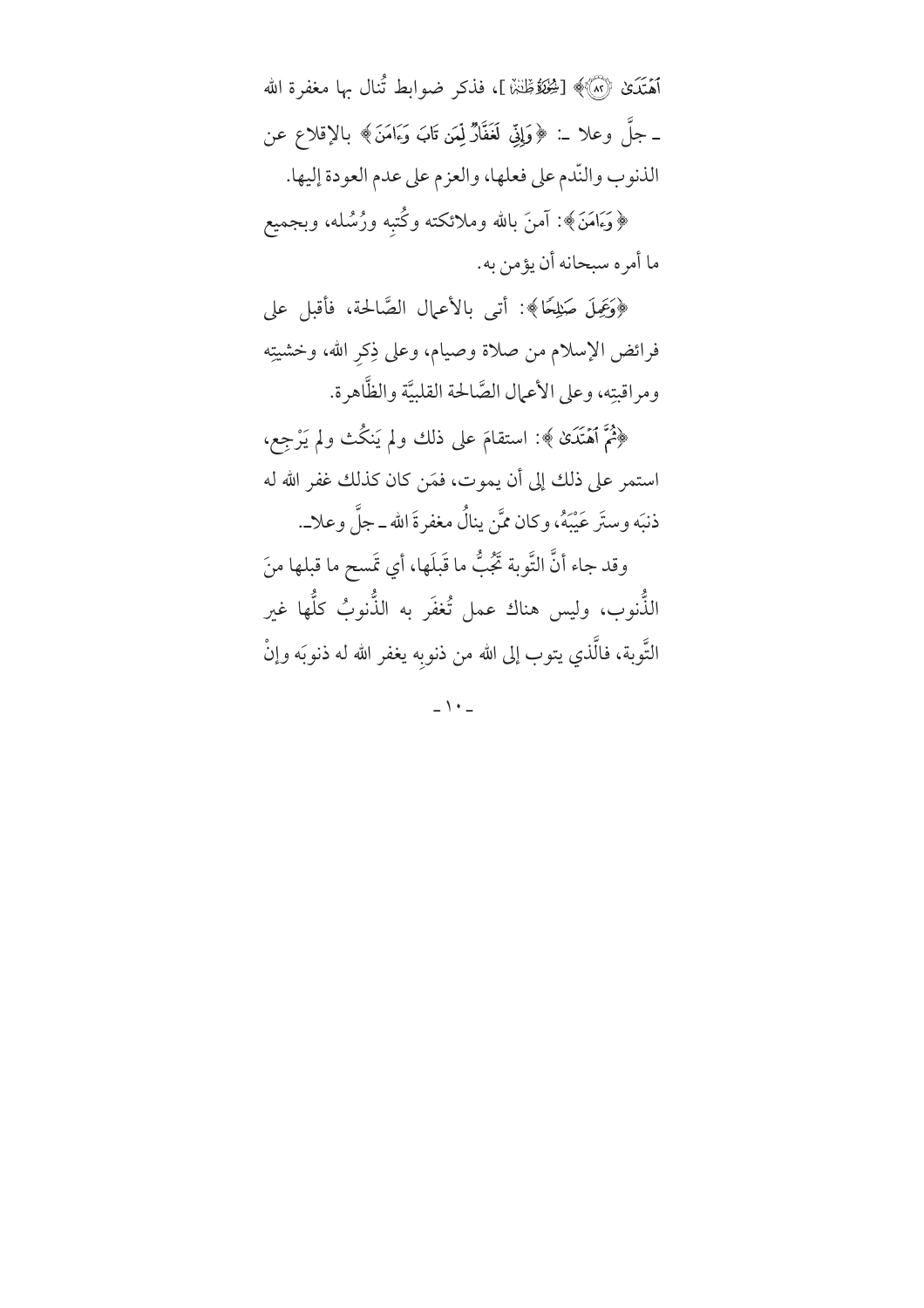كانت مثلَ زبدِ البحرِ، فالله يغفرُها وإن كانت ما كانت كَثْرَةً، كما قال تعالى في الآية المتقدِّمة: ﴿قُلْ يَـٰعِبَادِيَ ٱلَّذِينَ ٱسۡرَفُوۡا عَلَىٰٓ أَنفُسِهِمۡم لَا نَقَّنَطُواْ مِن نَّحْمَةِ اللَّهِ إِنَّ اللَّهَ يَغْفِرُ الذُّنُوبَ جَمِيعًا ﴾ [الثِّبَيْرُ :٥٣]، مَهْمَا كانت بيا فيها الشِّرك يغفرُه الله، فالله يغفرُ للمذْنِبِينَ مَهْمَا كانت ذنوبهم ومَهْمَا تعدَّدَت، إذا تابوا إلى الله ـ جلَّ وعلا ــ.

فالاستغفار له شأن عظيم ومكانة عالية، فهو كما بيّن شيخ الإسلام «يُخرِج العبدَ من الفعل المكروه إلى الفِعل المحبوب، ومن العمل الناقص إلى العمل التامِّ، ويرفعُ العبدَ من المقام الأدنى إلى الأعلى منه والأكمل، فإنَّ العابدَ لله، والعارفَ بالله في كلِّ يوم، بل في كلِّ ساعة، بل في كلِّ لحظة يزدادٌ علماً بالله وبصيرةً في دينه وعبوديَّتِه، بحيث يجدُ ذلك في طعامه وشرابه ونومِه ويَقَظِّتِه وقولِه وفعلِه، ويرى تقصيرَه في حضورِ قلبِه في المقامات العالية وإعطائِها حقَّها، فهو يحتاج إلى الاستغفار آناء الليل وأطراف النهار، بل هو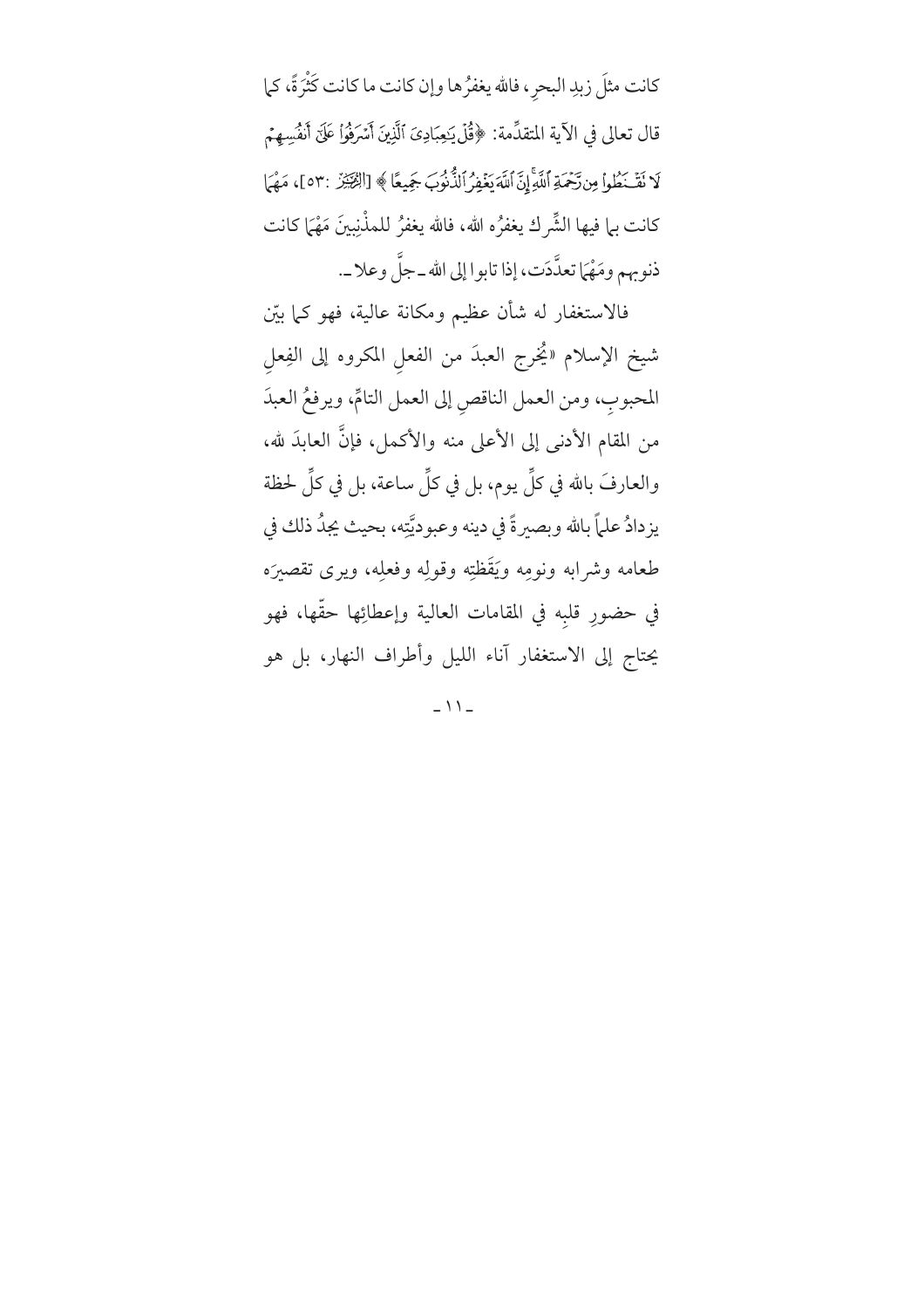مضطَّرٌ إليه دائهاً في الأقوال والأحوال، في الغوائب والمشاهد؛ لِما فيه من المصالح وجلب الخيرات ودفع المضرَّات، وطلب الزيادة في القوة في الأعمال القلبية والبدنية اليقينية الإيهانية »<sup>(١)</sup>.

وفي هذه الرِّسالة بيان صيغةٍ عظيمةٍ من صِيَغ الاستغفار جاءت في سنَّةِ النَّبيِّ الكريم ﷺ، بل هي كما ذكر أهلُ العلم أفضلُ صيغ الاستغفار وأكملُها، ولهذا ينبغي أن نعتنيَ بحفظ هذه الصِّيغة وفهمِها وضبطِها والعمل بها.

فعن شدَّادِ بنِ أَوْس ﴿يَفْضُه عن النَّبِيِّ ﷺ أَنَّه قال: «سَيِّدُ الِاسْتِغْفَارِ أَنْ يَقُولَ العَبْدُ: اللَّهُمَّ أَنْتَ رَبِّي، لاَ إلَهَ إلَّا أَنْتَ، خَلَقْتَنِي وَأَنَا عَبْدُكَ، وَأَنَا عَلَى عَهْدِكَ وَوَعْدِكَ مَا اسْتَطَعْتُ، أَعُوذُ بِكَ مِنْ شَرِّ مَا صَنَعْتُ، أَبُوءُ لَكَ بِنِعْمَتِكَ عَلَىَّ، وَأَبُوءُ

(١) «مجموع الفتاوي» لابن تيمية (١١/ ٦٩٦).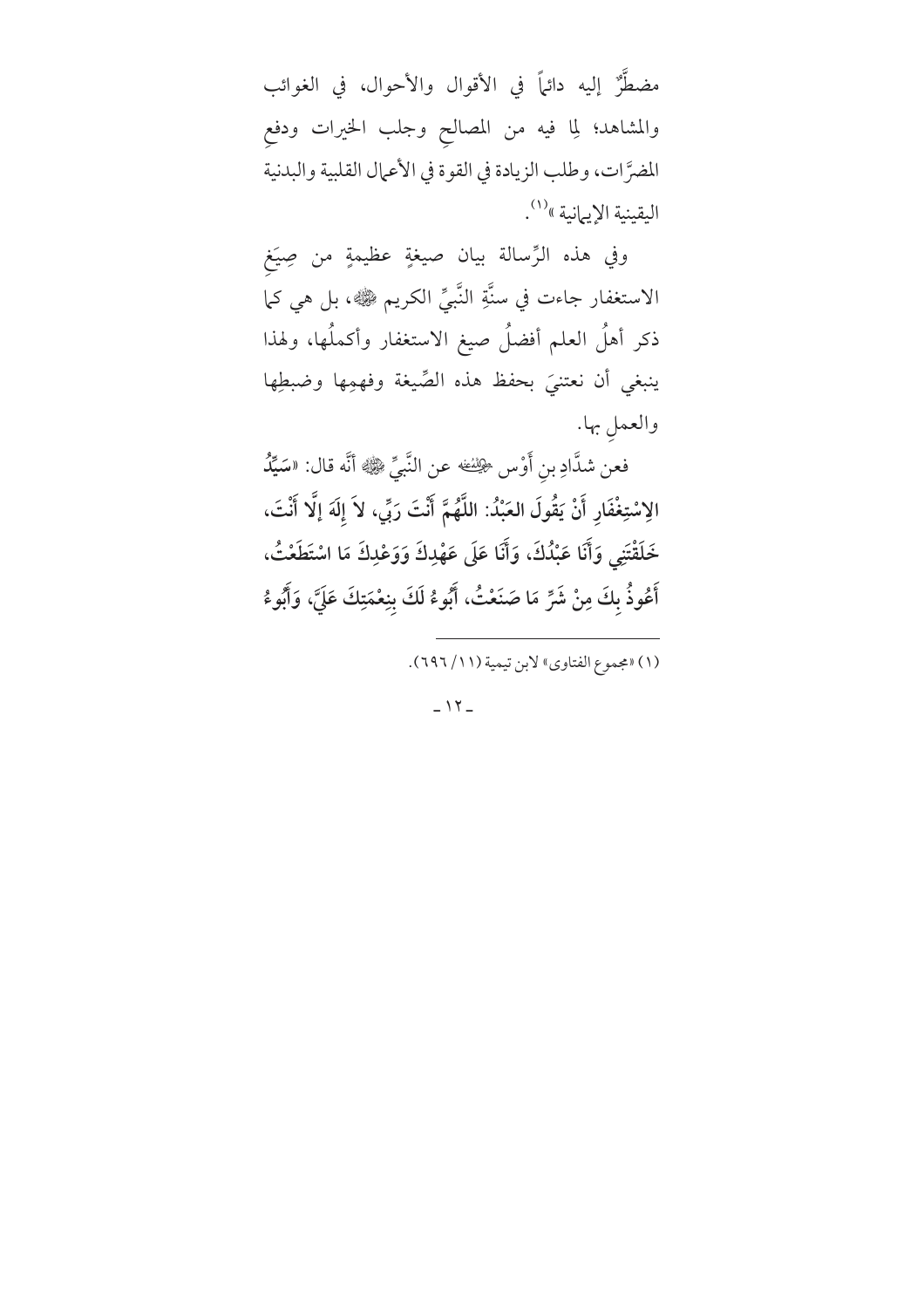بِذَنْبِي، فَاغْفِرْ لِي، فَإِنَّهُ لَا يَغْفِرُ الذُّنُوبَ إِلَّا أَنْتَ»؛ يقول النَّبِيُّ ﴿»: «مَنْ قَالَهَا مِنَ النَّهَارِ مُوقِنًا بِهَا فَمَاتَ مِنْ يَوْمِهِ قَبْلَ أَنْ يُمْسِيَ فَهُوَ مِنْ أَهْلِ الجَنَّةِ، وَمَنْ قَالَها مِنَ اللَّيْلِ وَهُوَ مُوقِنٌ بِهَا فَمَاتَ قَبْلَ أَنْ يُصْبِحَ فَهْوَ مِنْ أَهْلِ الجَنَّةِ»<sup>(١)</sup> جاء في بعض الرِّوايَاتِ «دَخَلَ الجَنَّةَ»<sup>(٢)</sup>، وجاء في رواية ثالثة «إلَّا وَجَبَتْ لَهُ الْجَنَّةُ» (٣)

فيقال هذا الدُّعاء في الصَّباح وفي المساء، ولهذا عدَّ أهل العلم هذا الحديث من عمل اليوم واللَّيلة أي من أذكار الصَّباح والمساء، فتقولها إذا أصبحتَ وإذا أمسيتَ، فمَن قالها ومات من يومِه قبل أن يمسيَ دخل الجنَّة، ومن قالها من ليله ومات قبل أن يصبح دخل الجنَّة، ووجبت له.

(١) رواه البخاري (٦٣٠٦، ٦٣٢٣).

(٢) وهي رواية البخاري برقم (٦٣٢٣).

(٣) رواه الترمذي (٣٣٩٣).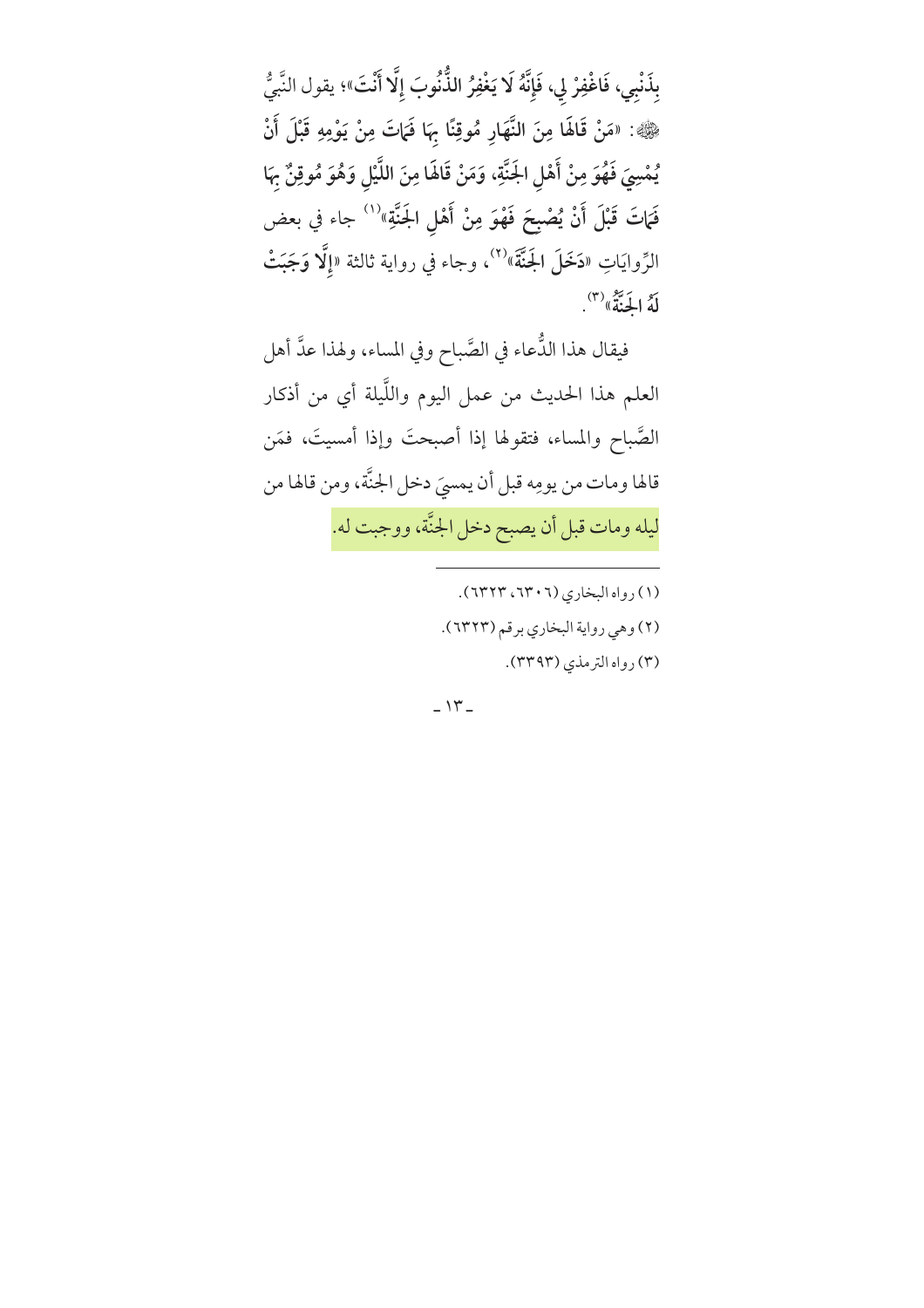وهذا الحديث العظيم خرَّجه البخاريُّ في «صحيحه»، في كتاب الدَّعوات عَنْوَنَ لهذا الحديث فقال: (باب أفضل الاستغفار)، وخرَّجه أيضًا في موضع ثانٍ من كتاب الدَّعوات وقال: (باب ما يقول إذا أصبح) وذكر الحديث؛ وفي هذا دلالة على أنَّ الإمام البخاريَّ ﷺ يرى أنَّ في قوله ﷺ «سَيِّ**لُ** الِاسْتِغْفَارِ …» إلى آخر الحديث دلالة على أنَّ هذه الصِّيغة المذكورة في هذا الحديث هي أفضلُ صيغ الاستغفار وأكملُها. وعندما نقف على معاني الحديث، وما اشتمل عليه من الأمور الجامعة في الدُّعاء والخضوع والتَّذلُّل والانكسار والافتقار؛ والاعتراف بفضل الله ونعمته؛ وأنَّه لا يَغفِرُ الذُّنوبَ إلَّا هو؛ نتبيَّن أنَّ هذه الصِّيغة المذكورة في هذا الحديث صيغة عظيمة جامعة استحقَّ بها أن يوصَف هذا الاستغفار بأنَّه سيِّد الاستغفار، كما وصفه بذلك الرَّسول

الكريم ڇُ .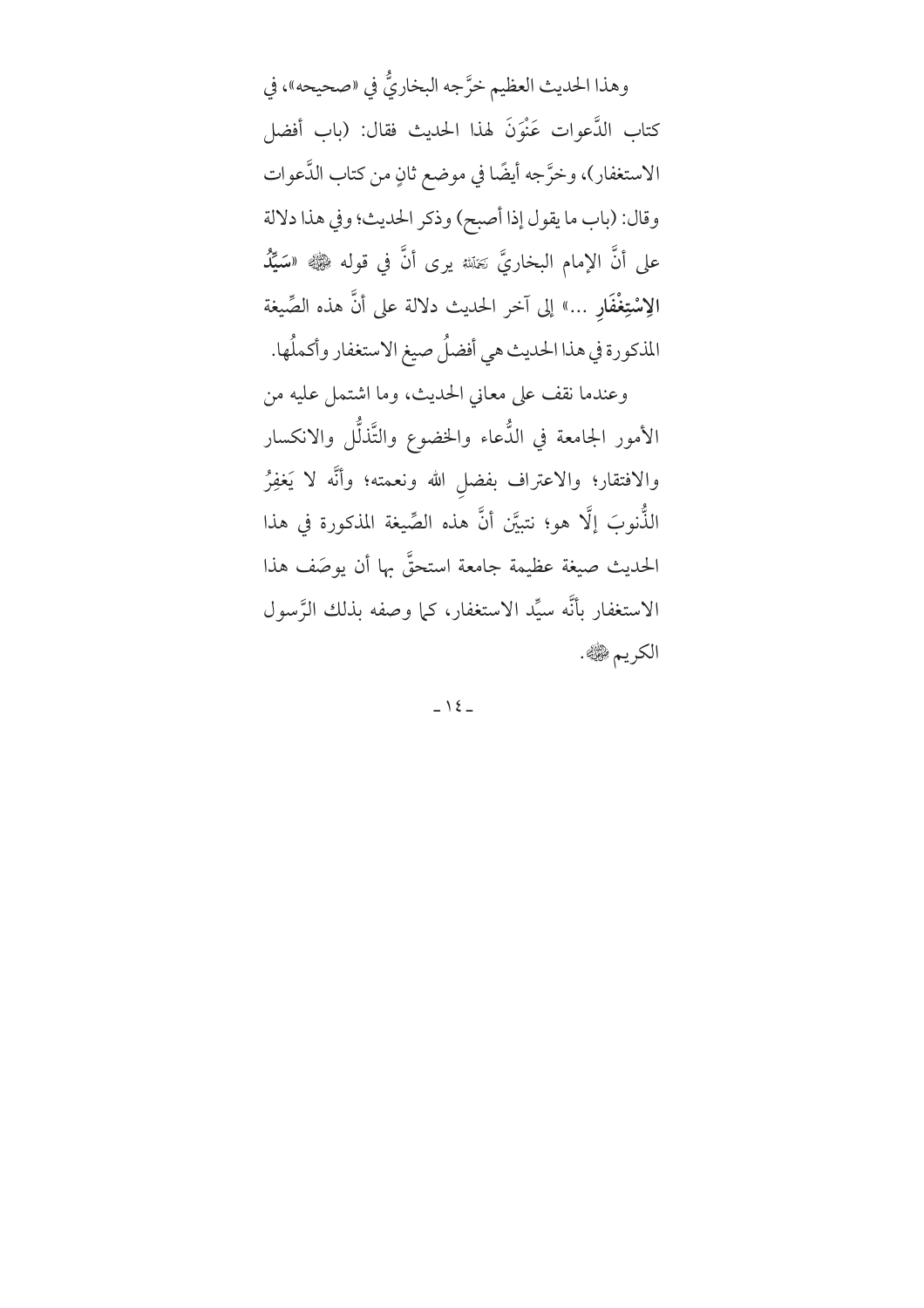وليس لشدَّاد ﴿يَنْفُ فِي «صحيح البخاري» غير هذا الحديث ــ وهذه فائدة حديثيَّة ــ، وانفرد بإخراجه البخاريُّ إذ لم يَخرِّجه مسلم، وأخرجه بعضُ أهل «السُّنن» مثل النَّسائي والتِّرمذي بألفاظٍ فيها أيضًا دلالةٌ على أهميَّة تعلُّم هذا الاستغفار؛ ففي رواية للتِّرمذي<sup>(١)</sup> يقول النَّبِيُّ ١١١٠١٤ قَلاَ أَدُلُّكُمْ عَلَى سَيِّدِ الِاسْتِغْفَارِ؟»، وفي رواية للنَّسائي<sup>(٢)</sup> يقول ﴿»: «تَعَلَّمُوا سَيِّدَ الِاسْتِغْفَارِ» ففي هذا الحتُّ على تعلُّم هذه الصِّيغة العظيمة في الاستغفار لله جلَّ وعلا. وقد رُوِيَ الحديثُ بألفاظٍ أُخرى مقارِبةٍ لهذا اللَّفظ، من حديث أبي هريرة وابن عمر وابن مسعود وابن أبزى

وبريدة، ﴿يَفْسُه ، لكنَّ الصِّيغةَ الَّتي ذكرناها وأوردناها والَّتي جاءت من حديث شدَّاد بنِ أوْس هي الصِّيغة الَّتي أخرجها

(١) برقم (٣٣٩٣)، وصحَّحه الألباني في «الصَّحيحة» (١٧٤٧). (٢)في «الكبرى» برقم (١٠٣٠١\_١٠٣٠٢) من حديث جابر ﴿يَفْضَهُ .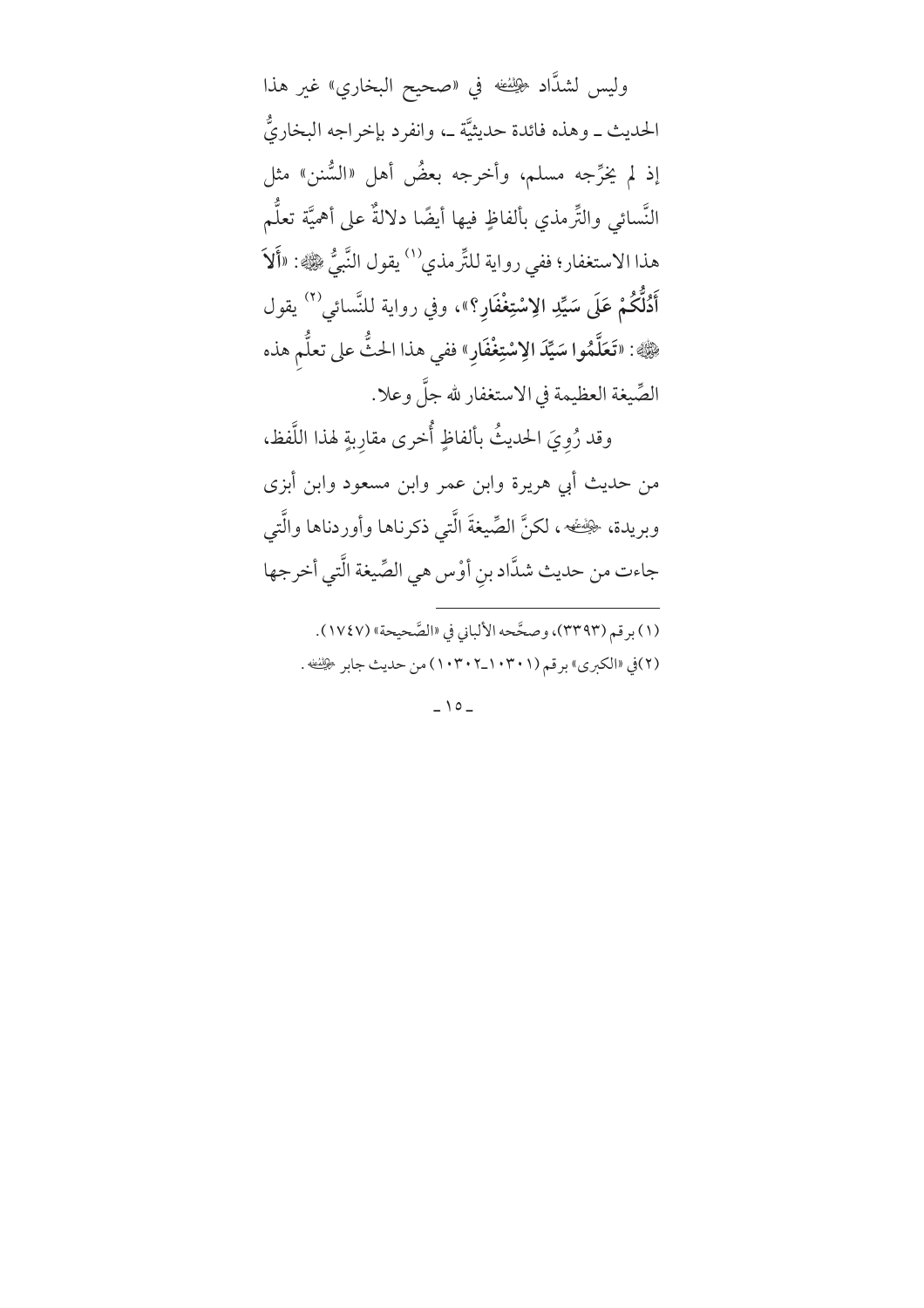البخاريُّ في «صحيحه»، فينبغي علينا أن نُعنى أوَّلًا بحفظ هذا الدُّعاء الَّذي وصفه النَّبيُّ ﷺ بأنَّه سيِّد الاستغفار، ثم نواظب على الإتيان بها في كلّ صباح ومساء، مع العناية بفهم معانيه والوقوف على مقاصده ومراميه.

يقول بعضُ أهل العِلْم <sup>(١)</sup> في بيان وجه هذه الأفضلية: لَّا كان هذا الدُّعاء جامعًا لمعاني التَّوبة أطلق عليه سيِّد الاستغفار، ومعنى كونه سيِّدَ الاستغفار: أنَّ هذا اللَّفظ أكثر الألفاظ المستعملة نفعًا.

وفيها يلي وقفة مع معاني هذا الاستغفار: قول النَّبيِّ ﷺ في أوَّل الدُّعاء «أَنْ يَقُولَ العَبْدُ: اللَّهُمَّ...» هذه الكلمة معناها بالاتِّفاق: أي يا الله؛ وهي تَرِدُ

(١) ذكره الطِّيبي يَعَلِّنَه؛ انظر: «فتح الباري» (١١/ ١١٩)، و«نتائج الأفكار في شرح حديث سيد الاستغفار» (ص ١٤٩)، و«مرعاة المفاتيح»  $\Lambda$  (۳۳/۸)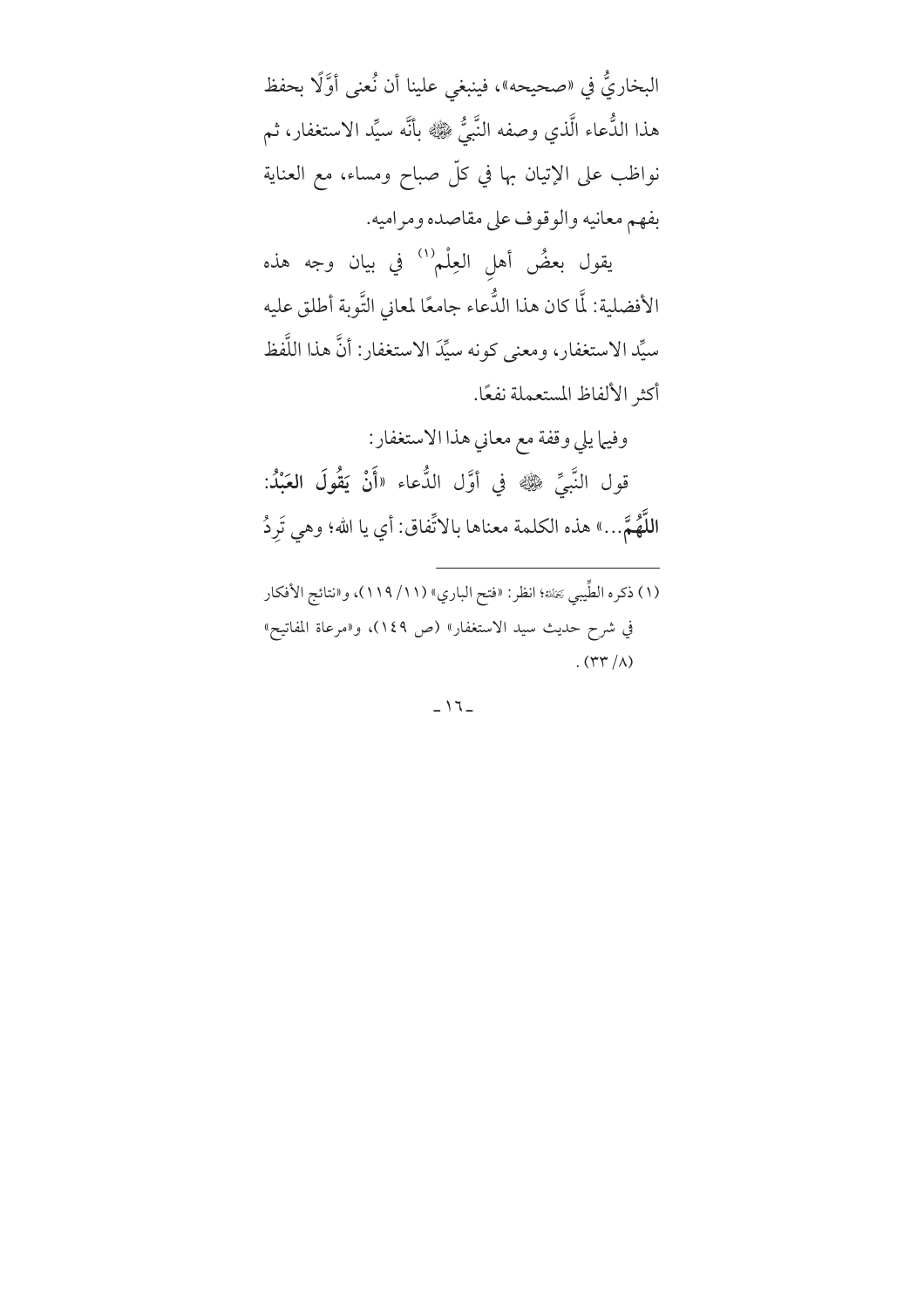كثيرًا في الأدعية الواردة في كتاب الله وفي سنَّة النَّبيِّ ۞. يقول ابن القيِّم ﷺ<sup>(١)</sup>: «ولا خلاف أنَّ لفظة (اللَّهمَّ) معناه: يا الله؛ ولهذا لا تُستعمل إلَّا في الطَّلب، فلا يُقال: اللَّهمَّ غفور رحيم، بل يُقال: اللَّهمَّ اغفر لي وارحمني». وقوله: «اللَّهُمَّ أَنْتَ رَبِّي لَا إِلَهَ إِلَّا أَنْتَ خَلَقْتَنِي وَأَنَا عَبْدُكَ» فيه الجمع بين التَّوحيدين: توحيد المعرفة والإثبات، وتوحيد الإرادة والطَّلب؛ فإنَّ التَّوحيد الَّذي أُمِرْنَا بتحقيقه والإتيان به وتكميلِه ينقسِمُ كما بيَّن أهلُ العلم إلى قسمَين: توحيد في المعرفة والإثبات، وتوحيد في الإرادة والطَّلب. أمَّا توحيد المعرفة والإثبات فهو متعلِّق بالإقرار بربوبيَّة الله، والاعترافِ بأنَّه الخالق الزَّزاق المُنعِم المتصرِّف المدبِّر لشؤون خلقِه كلِّها، والإقرار كذلك بأسمائه وصفاته الواردة في كتاب الله وسنَّة نبيِّه ١٤٠٠، فتوحيدُ المعرفة والإثبات يشمل

(١) «جلاء الأفهام» (ص: ١٤٣).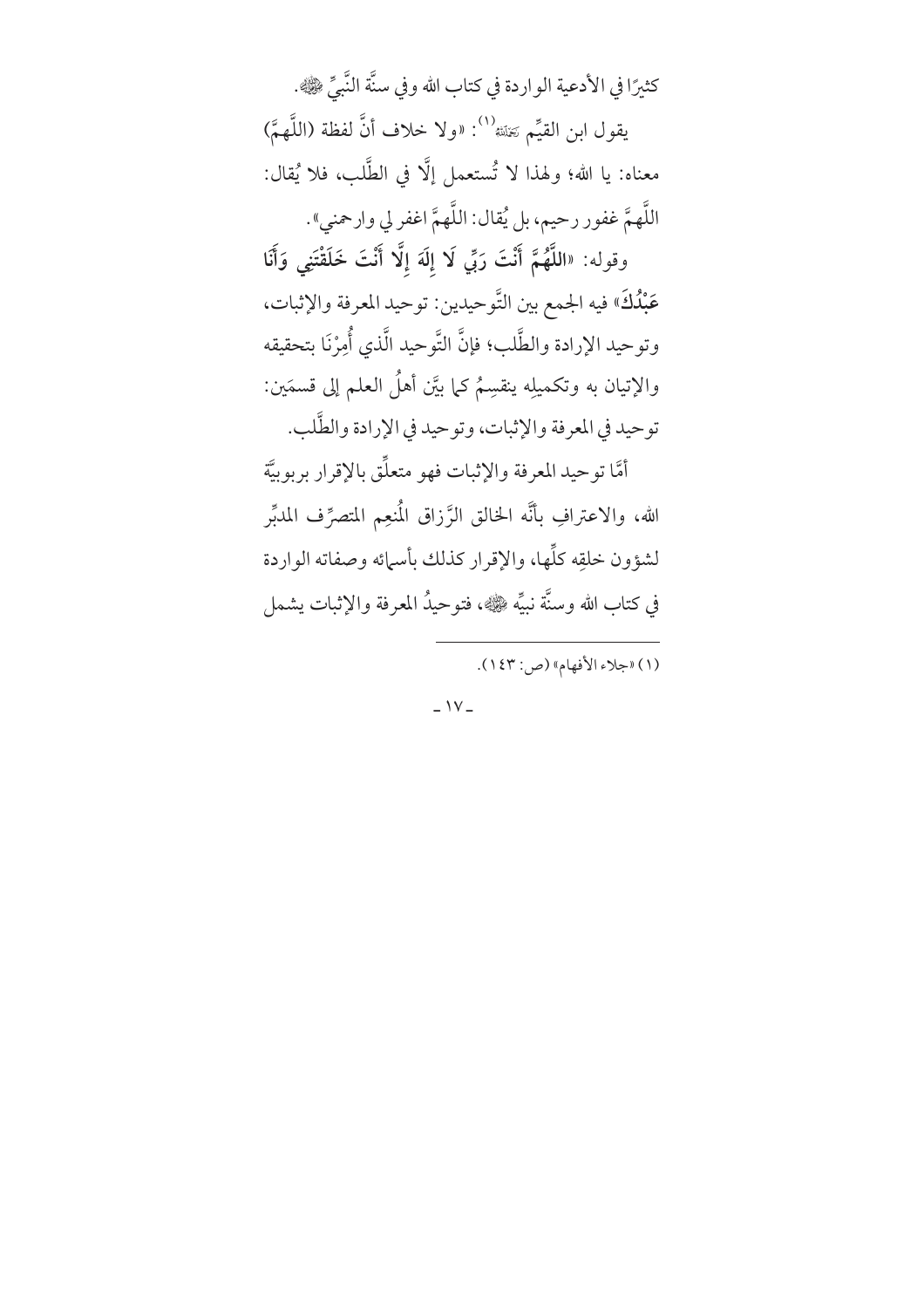توحيد الرُّبوبيَّة وتوحيد الأسماء والصِّفات؛ لأنَّ المطلوبَ فيهما الاعترافُ والإقرارُ لله بذلك، الاعترافُ له بالرُّبوبيَّة، توحيد الله بأفعاله، كالخلق والرَّزق والإنعام والإحياء والإماتَة والتَّصرُّف، ونحو ذلك، والاعتراف له بأسمائه الحسني وصفاته العُليا.

وأمَّا القسم الثَّاني فهو توحيد الإرادة والطَّلب، وهو توحيد العبادة، إخلاص العبادة كلِّها لله وحده.

فهذا الحديث جمع بين هذين التَّوحيدين، فقوله: «اللَّهُمَّ أَنْتَ رَبِّي» ثمَّ قولُه «خَلَقْتَنِي» هذا توحيد المعرفة والإثبات، الإقرار لله بالزُّبوبيَّة، وأنَّه وحده الخالق، لا خالق إلَّا الله، وقوله «لاَ إِلَهَ إِلَّا أَنْتَ»، ثمَّ قولُه: «وَأَنَا عَبْدُكَ» هذا توحيد الإرادة والطَّلب، إخلاص الدِّين لله ﷺ.

فبدأ هذا الدُّعاء بالجمع بين هذين التَّوحيدَيْن اللَّذَيْن هما أصل الأصول وأهمُّها، والعنايةُ بهما مقدَّمَةٌ على العناية بكلِّ أمرِ.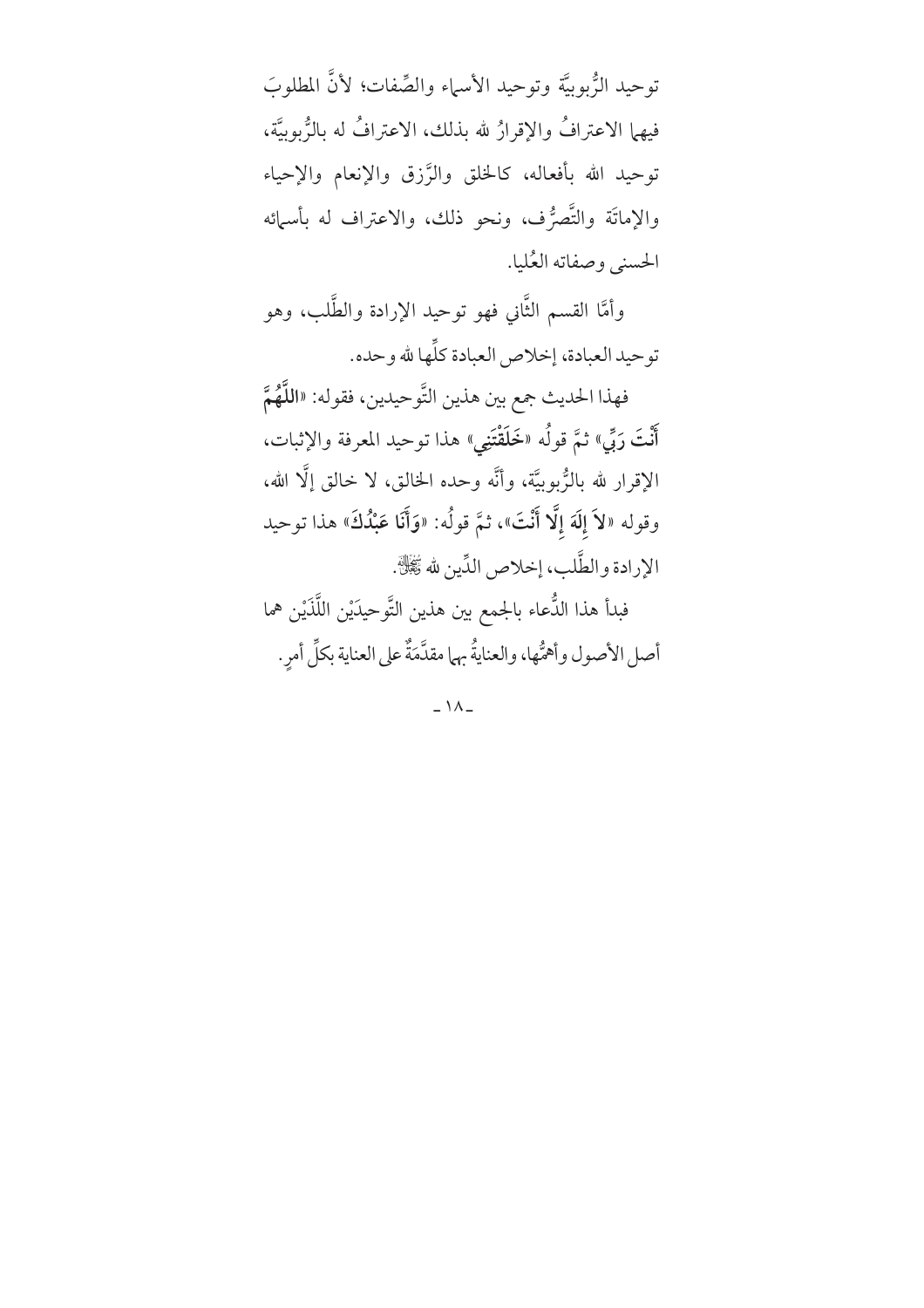ثمَّ في قوله «خَلَقْتَنِي وَأَنَا عَبْدُكَ» دلالةٌ على مسألة يقرّرُها أهلُ العلم، وهي أنَّ توحيد الرُّبوبيَّة مستلزم لتوحيد الألوهيَّة، فإذا أقرَّ العبد بأنَّه لا خالق إلَّا الله فعليه ألَّا يَعبُدَ إلَّا الله، فكما أنَّه لا شريكَ له في الخَلق فلا شريك له في العبادة، ولهذا قال في الحديث «خَلَقْتَنِي وَأَنَا عَبْدُكَ»، كما أنَّه لا خالق لي غيرُك فلا معبود لي سواك، أنتَ وحدك تفرَّدت بخَلقي ورِزقي وإحيائي وإماتَتي، فأنا لا أعبدُ إلَّا أنت، فلا أخضع ولا أذل ولا أدعو ولا أستغيث إلاّ بك وحدك، فأنت الذي أوجدتني من العدم.

أمَّا أن يعترف بأنَّه لا خالق إلَّا الله، ولا رازق إلَّا الله، ولا مُنعم إلَّا الله، ولا مدبِّر لشُؤون الخَلق إلَّا الله، ثمَّ يذهب ويدعو قبر فُلان وفُلان! ويستنجد بضريح ميت فانٍ! فأينَ هذا من التَّوحيد! فالَّذي يعترف بأنَّ اللهَ وحدَه الخالقُ عليه أن يعبُّدَ الله وحده، ولهذا جاء هذا المعنى في القرآن كثيرًا، أي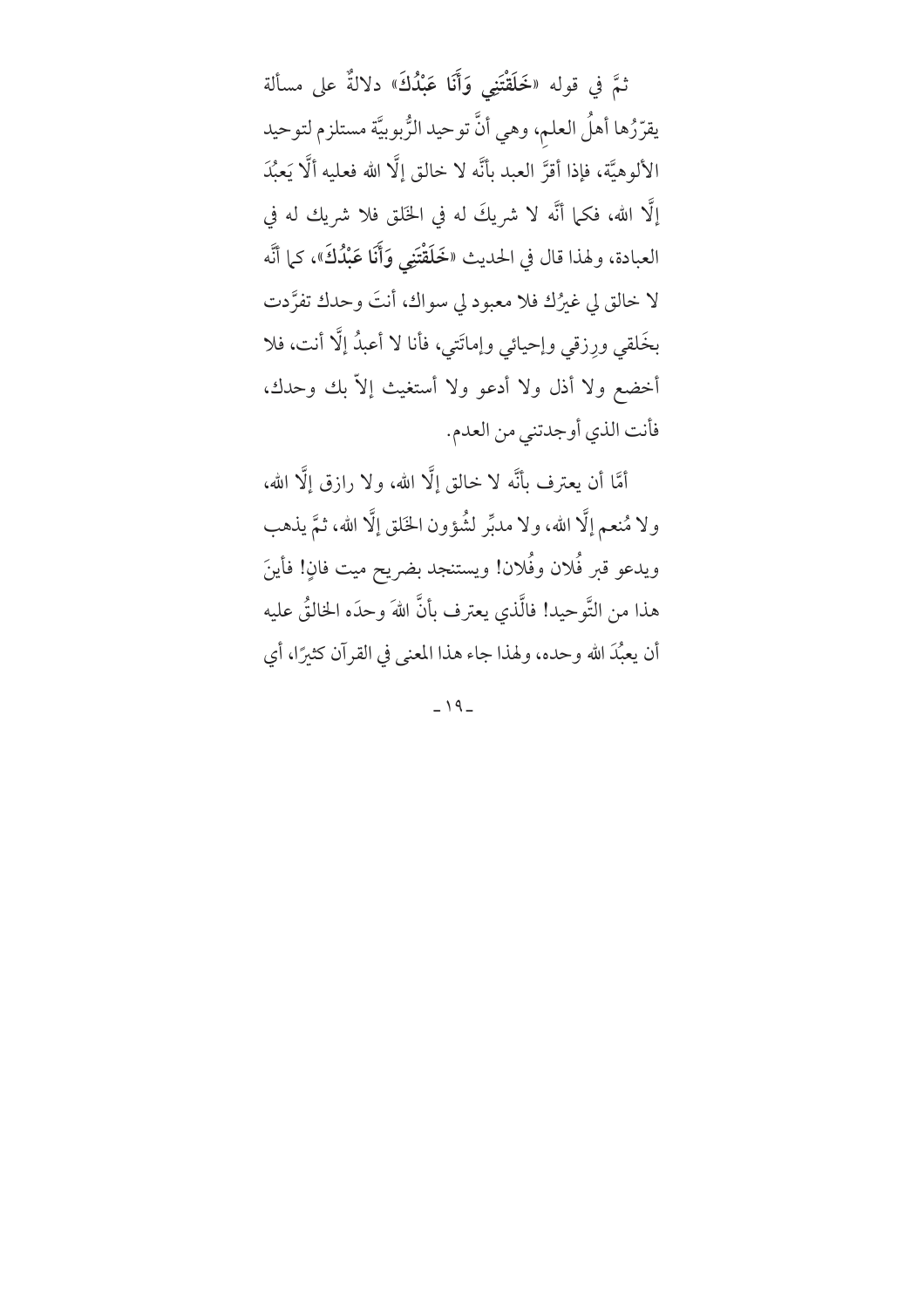ذكر الرُّبوبيَّة والخَلق والرَّزق والإحياء والإماتة والاستدلال بها على الألوهيَّة ﴿وَأَنَا رَبُّهِكُمْ فَأَعْبُدُوبِ ۞﴾ [الأنبَيَّانِهِ : ٩٢] يعني كما أنَّه لا ربَّ لكم سواي فلا معبود لكم غَيري، ويقول الله تعالى: ﴿ يَنَأَيُّهَا ٱلنَّاسُ ٱعۡبُدُوا۟ رَبَّكُمُ ٱلَّذِى خَلَقَكُمۡ وَٱلَّذِينَ مِن قَبْلِكُمْ لَعَلَّكُمْ تَنَّفُّونَ ۞ٱلَّذِى جَعَلَ لَكُمُ ٱلْأَرْضَ فِزَشًا وَالسَّمَاءَ بِنَاءَ وَأَنزَلَ مِنَ ٱلسَّمَاءِ مَآءَ فَأَخْرَجَ بِهِۦ مِنَ ٱلشَّمَرَٰتِ رِزْقَا لَكُمْ فَكَلا تَجْعَــلُواْ لِلَّهِ أَنـٰدَادًا وَأَنتُمْ تَعْـلَمُونَـَ ۞﴾ [شِخَلَةُ النِّقَةِ ]، فقوله: ﴿فَـٰلَا تَجۡمَـٰلُوا۟ لِلَّهِ أَنـٰدَادًا وَأَنتُمۡ تَعۡلَمُونَ ۞﴾الخطاب هنا لمن جعل لله الأندادَ والشُّركاء، يقول ابن عبَّاس ﴿لِلَّـٰفِ وغيره: لا تَجْعلوا لله شركاء في العِبادة وأنتُم تعلمون أنَّه لا خالقَ لكم غير الله»<sup>(۱)</sup>.

ولهذا يُعابُ أشدَّ العيب مَن يدعو غير الله، ويستغيثُ بغير الله، ويلجأ إلى مَنْ لا ينفعُه ولا يضرُّه، ويَدَعُ الخالق

(١) رواه الطبري في «تفسيره» (٤٨٦)، وابن أبي حاتم «تفسيره» (٢٢٩).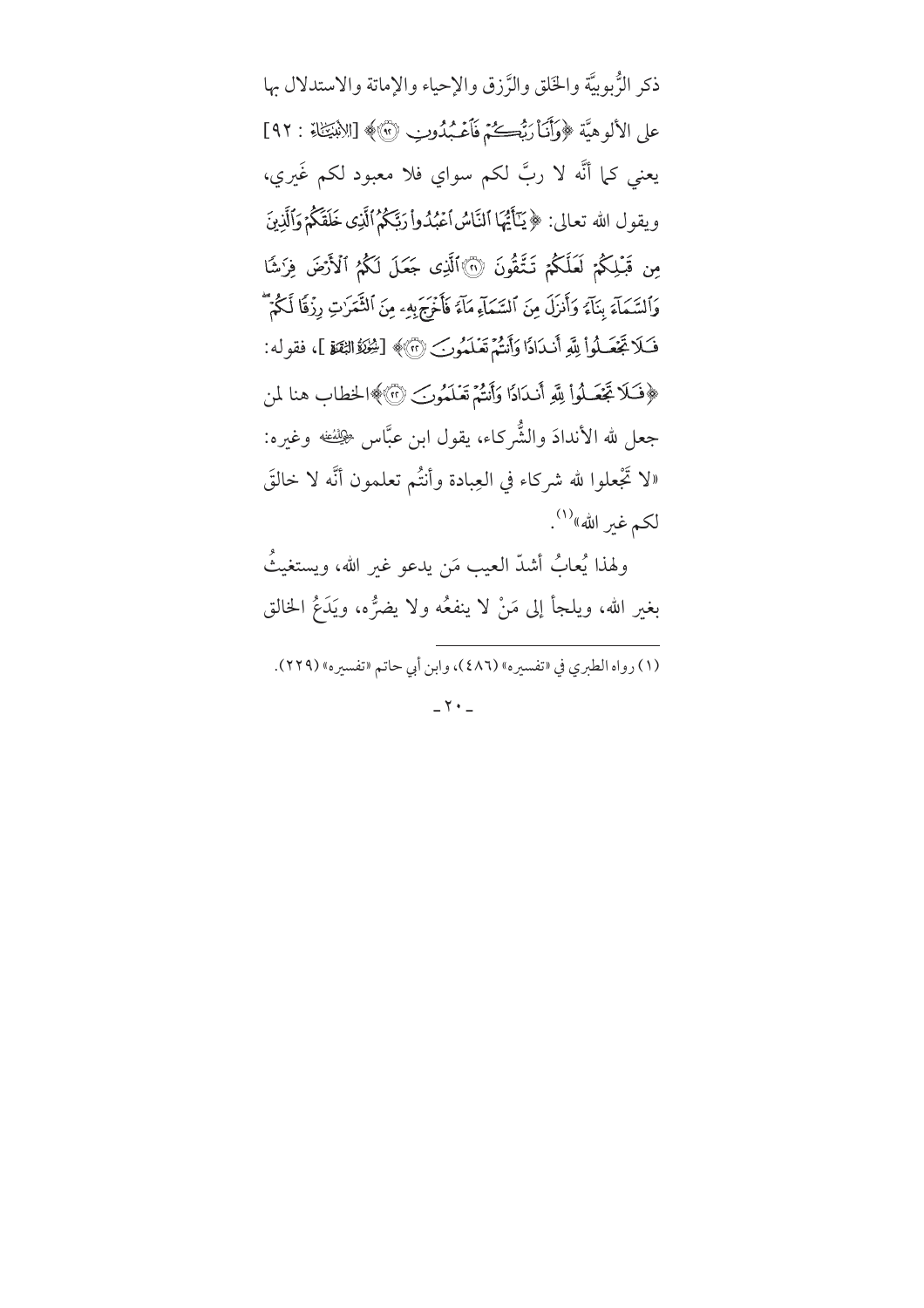الرَّازق النَّافع الضَّار المنعم المتصرِّف في شؤون خلقِه كلِّها. وعندما تنظر \_ وهذا واقعٌ مؤسفٌ \_ لحال بعض من ينتَمي إلى الإسلام في هذا الزَّمان، تجده يقرُّ بأنَّه لا خالق إلَّا الله، بل ويقول «لا إله إلَّا الله»، ومع ذلك تجده عند الأضرحة والقبور؛ قبر البَدوي، وقبر زينب ونَفيسة، ونحو ذلك، يذبح وينذر ويستغيثُ ويدعو ويطلبُ ويسألُ وينكسرُ ويَذلَّ، يقدِّم هذه العبادات لتلك القبور الَّتي لا تملك له ضرًّا ولا نفعًا ﴿ قُلِ ٱدْعُواْ ٱلَّذِينَ زَعَمْتُم مِّن دُونِهِء فَلَا يَمْلِكُونَ كَشْفَ ٱلضُّرِّ عَنكُمْ وَلَا تَحْوِيلًا ۞﴾ [شِخَاةَ الانْزَاةِ ]، ﴿ قُلِ ٱدۡعُوا۟ ٱلَّذِينَ زَعَنۡتُمۡ مِّن دُونِ ٱللَّهِ لَا يَـۡلِكۡكُونَـَ ۚ مِثۡقَالَ ذَرَّةٍ ۚ فِ ٱلسَّمَوَٰتِ وَلَا فِي ٱلْأَرْضِ وَمَا لَهُمْ فِيهِمَا مِن شِرْكِ وَمَا لَهُۥ مِنْهُم مِّن ظَهِيرِ (ْ) ۚ وَلَا نَنفَعُ ٱلشَّفَنعَةُ عِندَهُۥ إِلَّا لِمَنْ أَذِنَ لَهُۥ ﴾ [نَتَبَكُمْ! : ٢٢\_٢٣]، وينسي أو يجهل أن الَّذي يُدعَى ويُسأَل ويُستغاث به، ويُتوكَّل عليه، ويُعبَد هو الله وحده الخالق؛ فهذه مسألة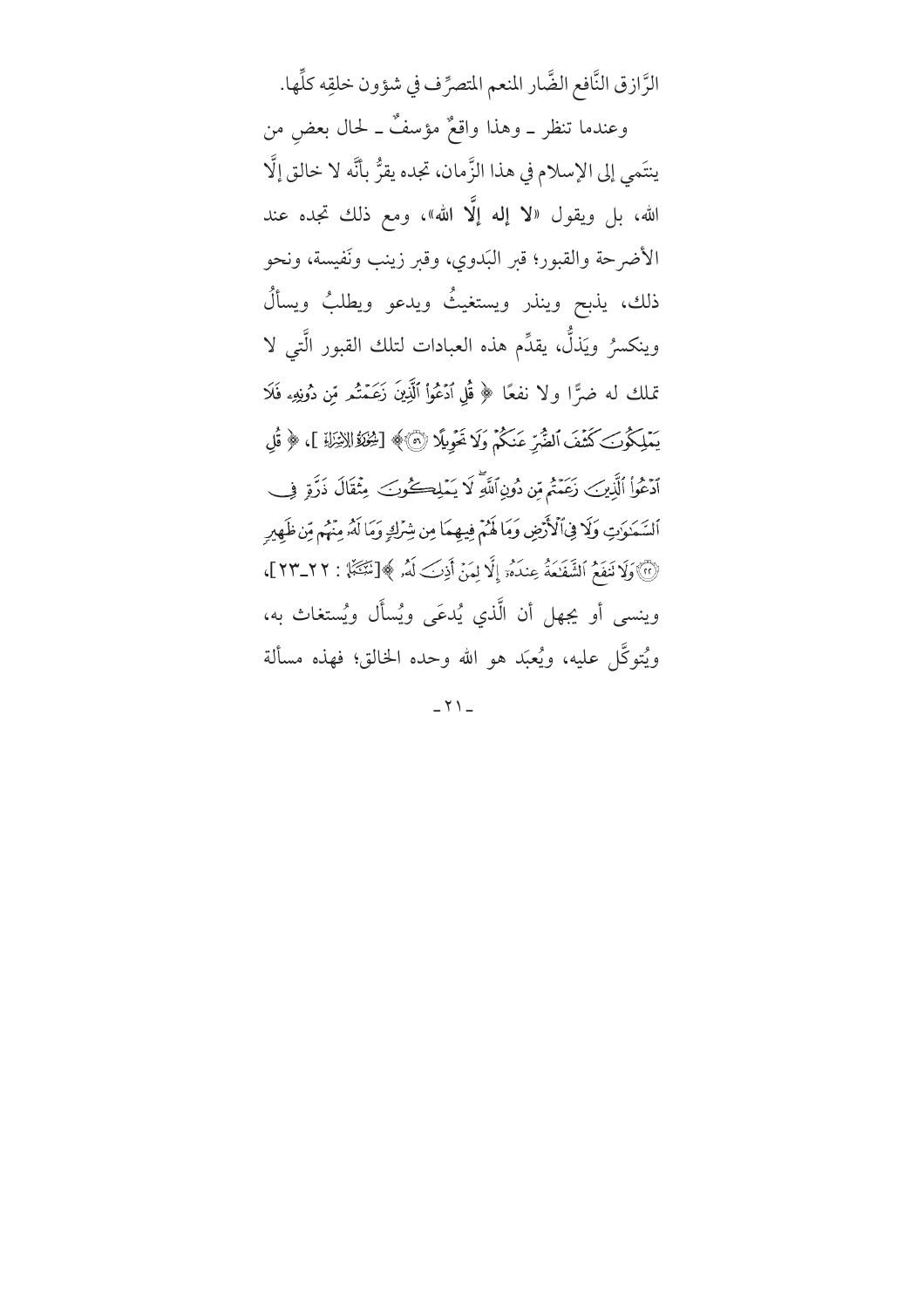نفيسة وعظيمة وشريفة أرشدَ إليها هذا الحديثُ العظيم. وقوله في الحديث: «لَا إِلَهَ إِلَّا أَنْتَ» فيه الاعترافُ والإقرارُ لله بالألوهيَّة. وهذه الكلمة العظيمة الَّتي بُدئ بها هذا الحديث هي الَّتي خُلقت من أجلها الخليقةُ، وقامت لأجلِها السَّماوات والأرض، وأوجِدت الجنَّة والنَّار، وانقسم النَّاس إلى قسمين: أهل سَعادة وأهل شَقاوة، أهل جنَّة وأهل نار، فأهل هذه الكلمة هم أهل الجنَّة، وتاركوها هم أهل النَّار، فبُدِيَّ بهذه الكلمة العظيمة الَّذي هذا شأَنْها. وقد بيَّن أهل العلم أنَّ هذه الكلمة لا تنفع قائلَها إلَّا إذا اسْتَتَمَّ شروطَها الواردة في كتاب الله وسنَّة نبيِّه ﷺ كما قال النَّاظم (١):

وبشروط سبعة قد قيِّدتْ

وفي نصوص الوحي حقًّا وردتْ

(١) هو العلَّامة حافظ بن أحمد الحَكَمي في منظومته «سُلَّم الوصول».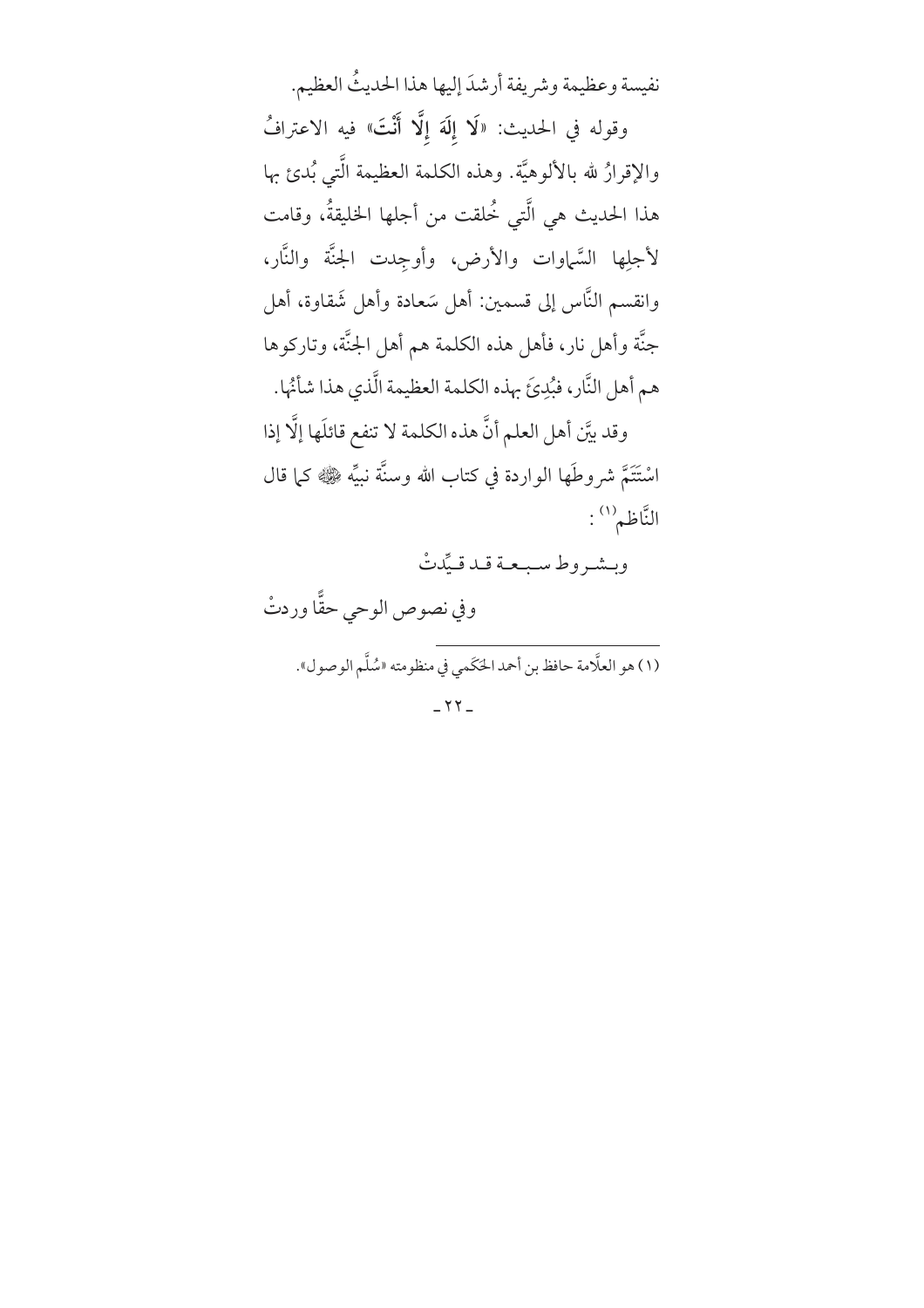فيإنَّه لا ينتَيفع قبائلُها بالـنُّطْـق حـتَّے ويـستكـمـلَها العلمُ واليقينُ والقبولُ والانتقيادُ فادرِ ما أقول السصَّدقُ والإخبلاصُ والمحبَّةْ وفَّصفَّــكِ الله لَمَـــا أحـــبـــَّه أشار في هذا النَّظم إلى سبعة شروط عظيمة لـ «لا إله إلَّا الله» قامت عليها الذَّلائل الكبيرة في كتاب الله وسنَّة نبيَّه حَمَّةِ، وليس هذا محلٌّ بسطِها وذكر أدلَّتها'''. ثمَّ قوله في الحديث «وَأَنَا عَبْدُكَ»: الاعتراف لله بالعبوديَّة والحخلق عبادٌ الله، وعبوديَّة الحخلق لله نوعان: عبو ديَّة لر بو بيَّته، وعبو ديَّة لألو هيَّته.

(١) انظرِها مُبِسَوِطَة بِذِكرِ شَوَاهِدِها وأَدَلتِها في كتابِ «معارجِ القَبْوِلِ» لناظم الأبيات.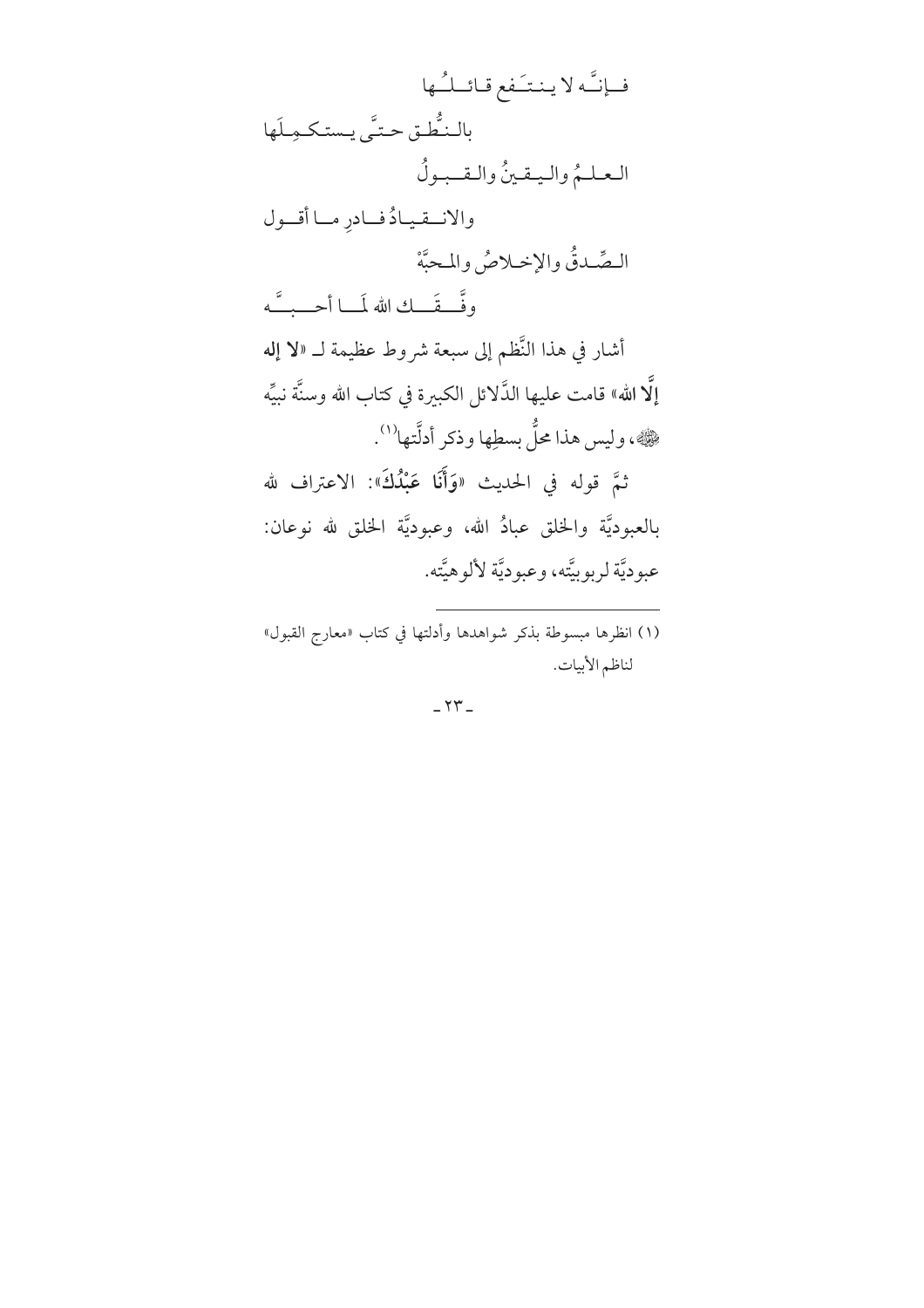عبوديَّة لربوبيَّة الله: بمعنى أنَّ الخلق كلَّهم اللهُ أَوْجَدَهم وخَلَقَهم ويَرزقهم ويُحييهم ويُميتهم، لا شريكَ له في ذلك ﴿ إِن كُلُّ مَن فِي ٱلسَّمَوَٰتِ وَٱلْأَرْضِ إِلَّا مَاتِي ٱلرَّحْمَٰنِ عَبْدًا (٣)﴾ [شُخْلَةُ مِّنْتَيْرَ، ]، فهذه العبوديَّة لا يخرج عنها مخلوق، كلُّ مخلوق عَبْدٌ لزُبوبيَّة الله؛ لأنَّ الله هو الَّذى أوجدَه وخلقَه ورزقَه ويحييه ويميتُه.

والقسم الثَّاني: عبوديَّة لألوهيَّته، وهذه خصَّ الله بها بعض خلقِه الَّذين وفَّقهم للإيهان وهداهم لطاعة الرَّحمن، فهؤ لاء عبادٌ لألو هيَّته يَخضعون له ويُطيعونه، وينقادون لشَر عه ويمتَثِلون أَمْرَه، ويطيعون رُسُلَه، فهذه عبوديَّة لألوهيَّة الله، وهي خاصَّة لبعض الحَلق؛ الأنبياء وأتباعهم، ولهذا أضافَهم الله إلى نفسِه إضافة تشريف وتكريم في مثل قوله تعالى: ﴿وَعِبَـادُ ٱلرَّحۡمَـٰنِ﴾ [اللَّهُقِتَاكِ : ٦٣]، فهؤلاء بعضُ خَلق الله الَّذين اهتَدوا، ولزمُوا عبادةَ الله وطاعتَه، والانقيادَ لشرعه تَّغَيُّلَّ .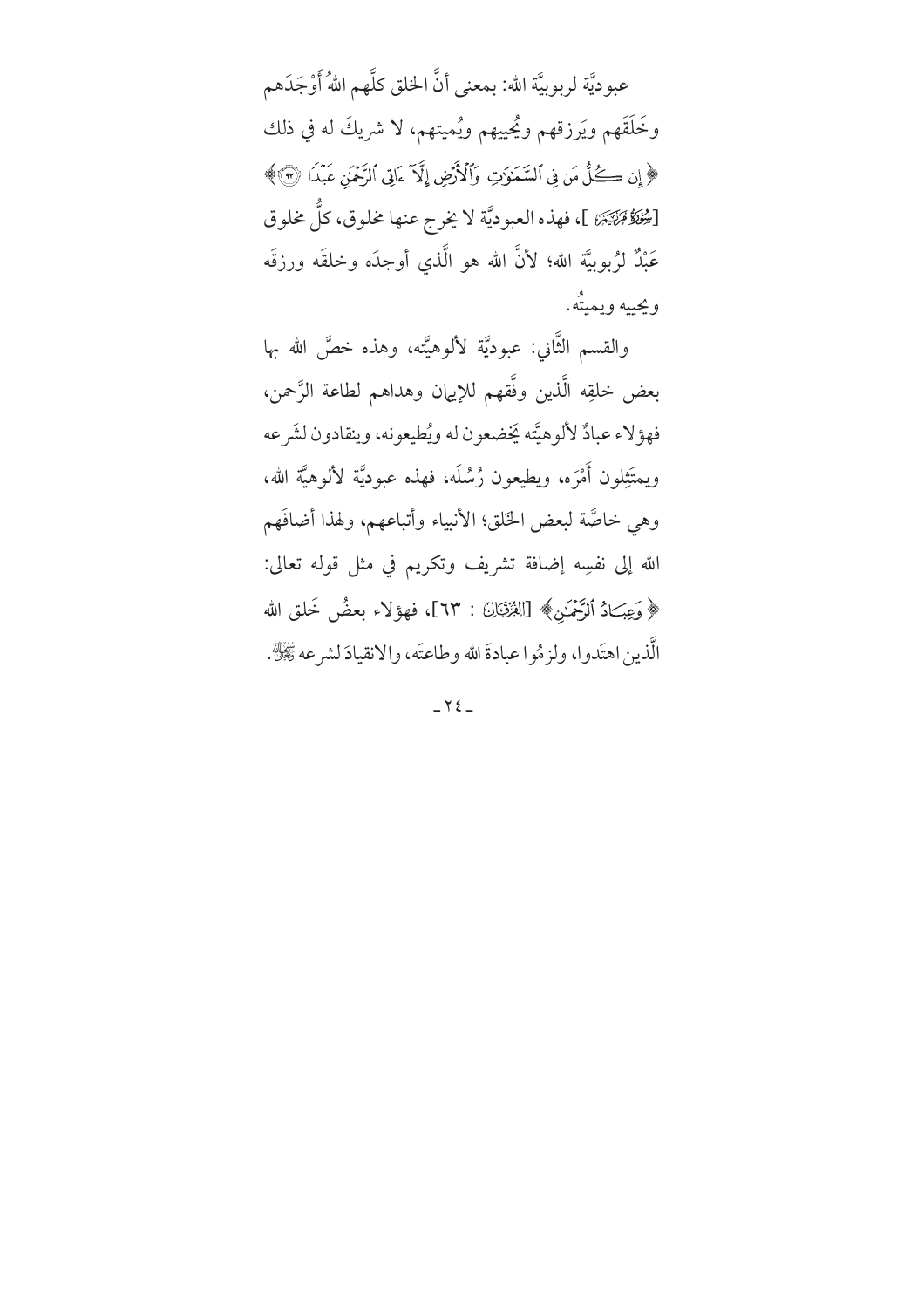والظَّاهر أنَّ المقصود بقوله: «وَأَنَا عَبْدُكَ» في الحديث العبوديَّةُ لألوهيَّة الله؛ لأنَّ العبوديَّة لربوبيَّة الله أشار إليها في الحديث بقوله: «خَلَقْتَنِي»، وبقوله: «اللَّهُمَّ أَنْتَ رَبِّي»؛ فقوله: «أَنَا عَبْدُكَ» أي: عابدٌ لك، ومطيعٌ لك، ومُمْتَثِلٌ أَمْرَكَ، ومنقادٌ لشَّر عك.

ثمَّ قوله: «وَأَنَا عَلَى عَهْدِكَ وَوَعْدِكَ مَا اسْتَطَعْتُ» ذكر فيها أهلُ العلم بعضَ المعاني، فقالوا: يريد بقوله: «وَأَنَا عَلَى عَهْدِكَ وَوَعْدِكَ مَا اسْتَطَعْتُ»: أي عاهدتُّك ووعدتُّك أن ألتزمَ بالإيهان والعبادة والانقياد لأمرك، فأنا على ذلك مقيمٌ ما استطعت، ملتزمٌ بذلك قَدْرَ استطاعتى، ولا يكلِّف الله نفسًا إلَّا وُسْعَهَا. فالعبد الَّذي قال «أَنَا عَبْدُكَ» هذا مُمَّتِلٌ منقاد، قد عاهد اللهَ وواعده على لُزوم الإيهان والاستقامة على طاعته، والعبدُ في كلِّ صلاة، بل في كلِّ ركعة يُعاهد اللهَ على إخلاص العبادة له ﴿ إِيَاكَ نَعْبُدُ وَإِيَّاكَ نَسْتَعِينُ ۞﴾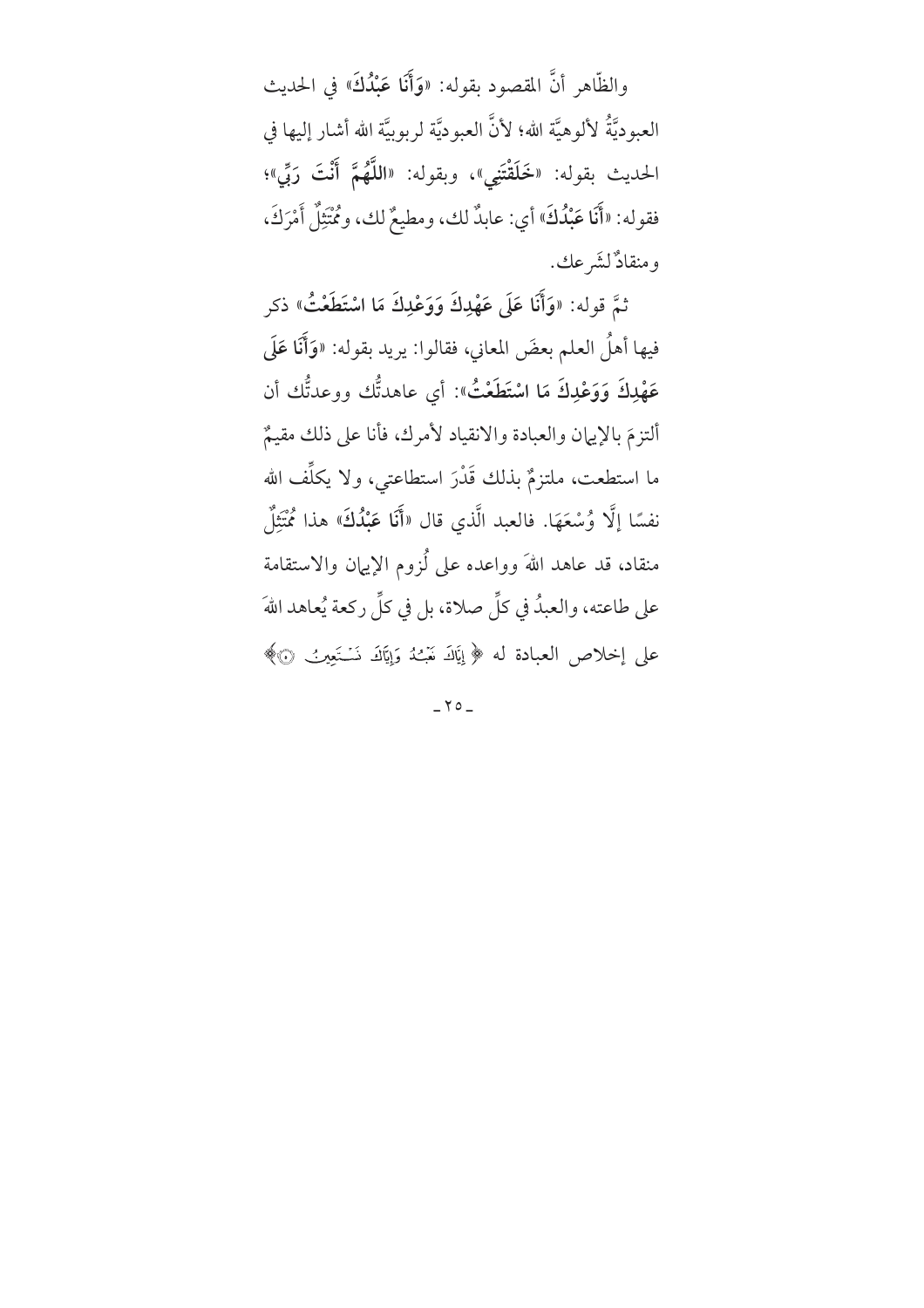[شِخْلَةُالثَانِخَةِ ]، وهذا وعدٌ وعهد أن تَعْبُدَهُ ولا تعبد غيرَه، وأن تستعينَ به ولا تستعين بغيره.

ويقول بعضُ أهل العلم: يُحتمل أنَّ المعنى أنِّي مقيمٌ على ما عَهدتَّ إلَيَّ من أَمْرك ومتمسِّكٌ به ما استطعتُ، فالله عهد إلينا أن نلتزمَ بالإيهان، أمرنا بذلك ودعانا إليه، فهذا العبد بهذا الدُّعاء يقول: اللَّهمَّ إنِّي ملتزمٌ بها عهدتَّ إلينَا من الإيهان، ملتزمٌ أن أقومَ بذلك وأنقادَ قدر استطاعتي. ثمَّ في قوله: «مَا اسْتَطَعْتُ» تقييدٌ ذلك كلَّه بالاستطاعة، يعني قدْرَ استطاعتي، وهذا من رحمة الله جلَّ وعلا لأَمَّته.

يقول بعضُ أهلِ العلم في قول النَّبيِّ ﷺ في هذا الحديث «مَا ا**سْتَطَعْتُ**»: اشتراط الاستطاعة فيه الاعترافُ بالعَجزِ والقصورِ، أنا لا أستطيع أن أكمَّلَ الإيبانَ وآتيَ به على أعلى مراتبه وأَتَمَّ مقاماتِه، أعترفُ بعَجزي وقُصوري، فلا تؤاخذني على عَجزي وضَعفى وقُصوري، وقد قال الله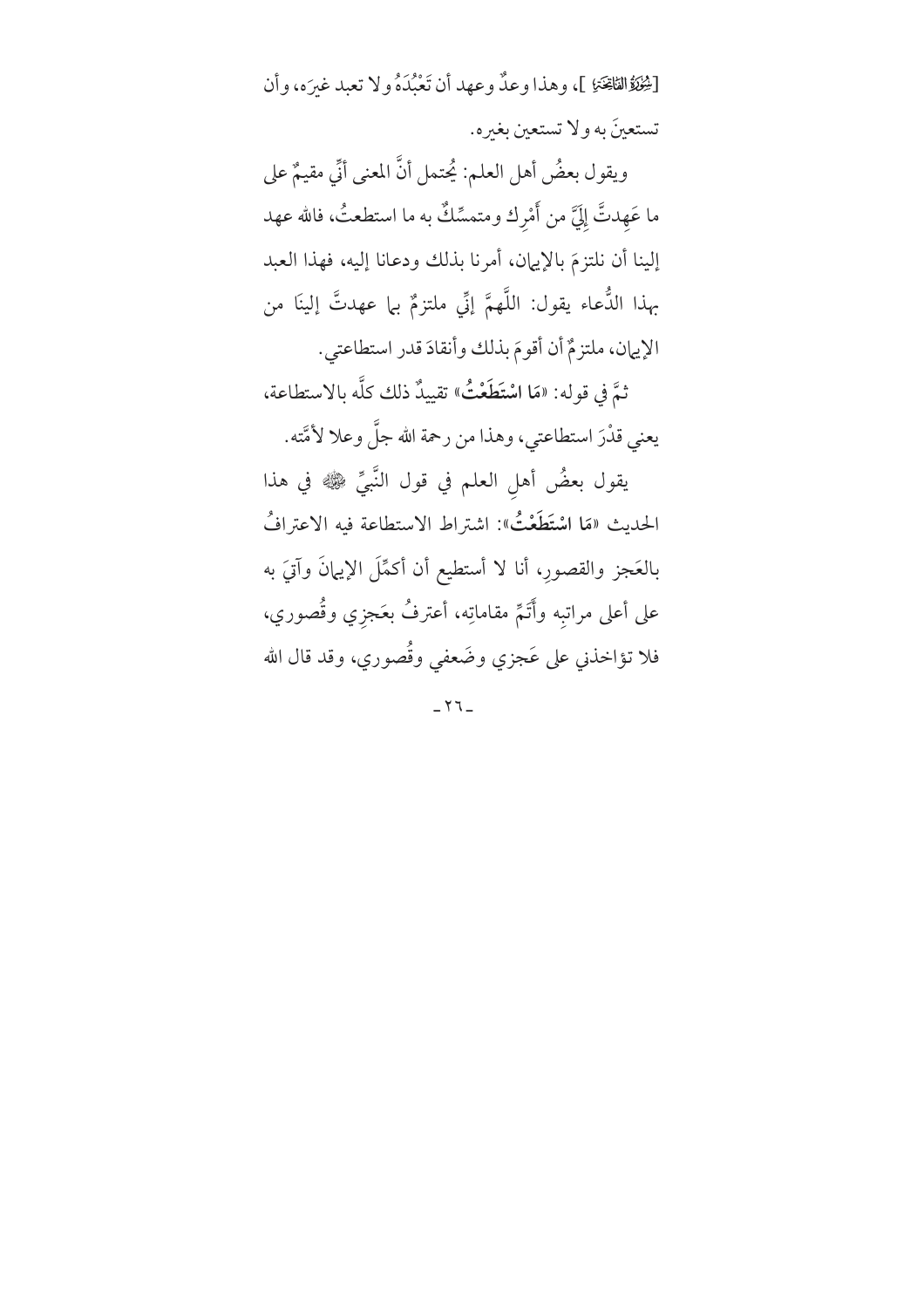تعالى في القرآن الكريم: ﴿ لَا يُكَلِّفُ ٱللَّهُ نَفْسًا إِلَّا وُسْعَهَا ﴾ [النِّقةِ : ٢٨٦]، وجاء في الحديث أنَّ الله تعالى قال: «فَعَلْتُ» (') وجاء عن النَّبيِّ ﷺ في الحديث الصَّحيح أنَّه قال: «إذَا أَمَرْتُكُمْ بِأَمْرِ فَأْتُوا مِنْهُ مَا اسْتَطَغْتُمْ، ومَا نَهَيْتُكُم عَنهُ فَانتَهُوا» ``.

وفي هذا نكتةٌ بيَّنها أهلُ العلم، لمَّا ذكر الأمر قيَّده بالاستطاعة؛ لأنَّ بعضَ الأوامر قد لا يستطيع أن يقومَ بها الإنسان، أو قد يستطيعُ أن يقوم بها لكن لا يستطيعُ أن يكمِّلها، فغُلِّق فعلُ الأمر بالاستطاعة، لكن لَّا ذكر النَّهي قال: «ومَا نَهَيْتُكُم عَنهُ فَانتَهُوا» لم يقل: ما استطعتُم؛ لأنَّه كما قال العلماءُ: النَّهيُ تركُّ، والتَّركُ مُستَطاعٌ لكلِّ أحد، يعني عدم الزِّني، وعدم السَّرقة، وعدم القتل، ونحوها منَ الأمور

- (١) رواه مسلم (رقم ١٨٠) عن ابن عباس ﴿
- (٢) رواه البخاري (٧٢٨٨)، ومسلم (٢٣٨٠) عن أبي هريرة ﴿لِنَفْ .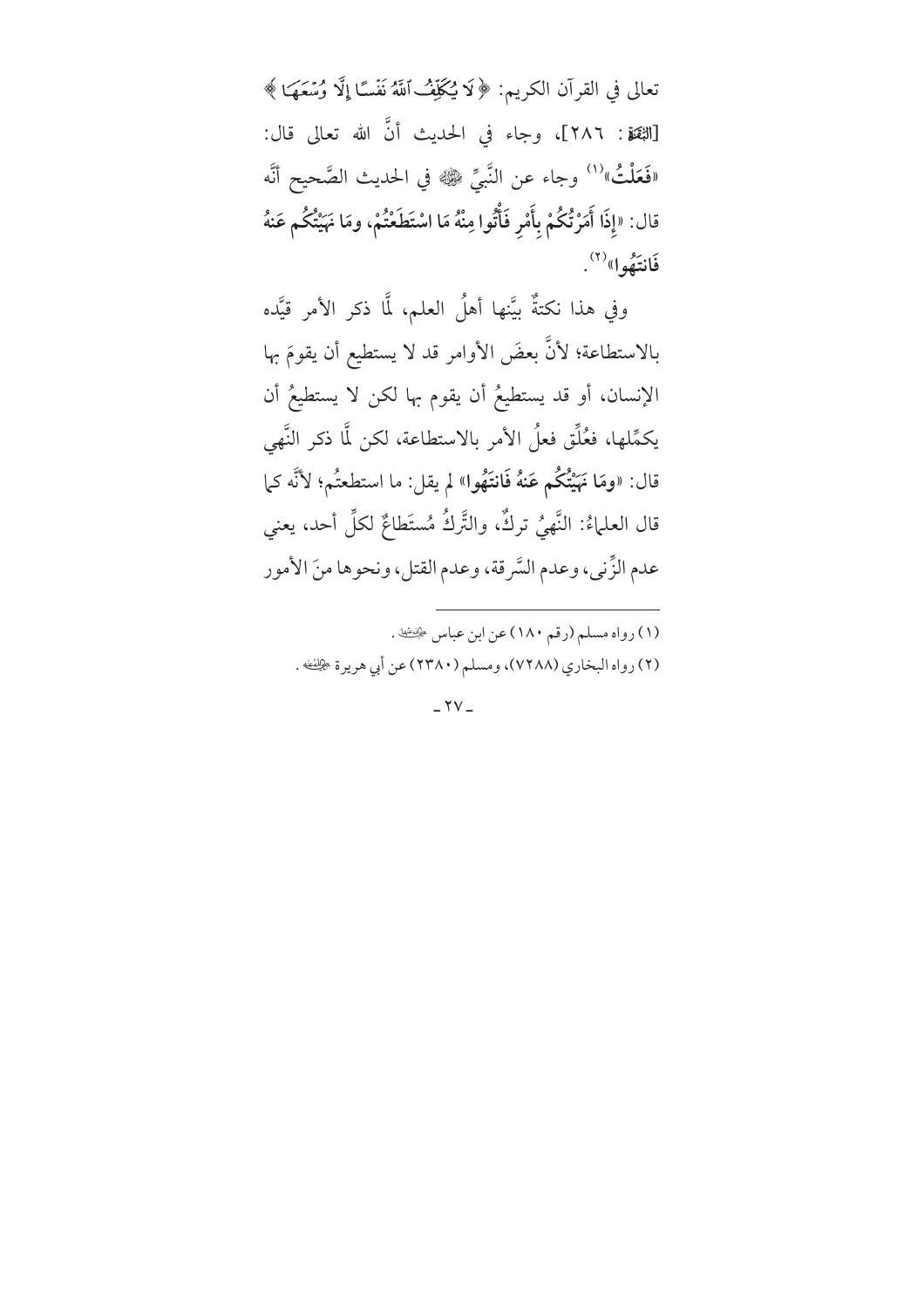الَّتِي نهى الله عنها مُستطاعٌ لكلِّ أحد، فلا أحد يقول: لا أستطيعُ أن أتركَ شيئًا من هذه الأمورِ، إذ لا يقولُ ذلك إلَّا من كان عنده فسادٌ وهوًى في فعل المعصية ــ والعياذ بالله ــ، ولهذا لم يعلَّق التَّركُ بالاستطاعة.

فقوله: «مَا اسْتَطَعْتُ» إعلامٌ للأمَّة أنَّ أحدًا لا يقدِرُ على الإتيان بجميع ما يَجِبُ عليه لله، ولا الوفاء بكمال الطَّاعات والشُّكر للنِّعم، فرفَق اللهُ بالأمَّة، ولم يكلِّفهم من ذلك إلَّا وُسْعَهم، فيجتهد العبد ويكون صادقًا مع الله في ذلك، في فعل الطَّاعات والقيام بشُكر النِّعمة وتحقيق الإيهان قدر استطاعتِه، والله يعلمُ خائنةَ الأعين وما ثْخْفى الصُّدور.

ثمَّ قوله في الحديث: «أَبُوءُ لَكَ بنِعْمَتِكَ عَلَىَّ، وَأَبُوءُ بِلَنْبِيِّ، معنى «أَبُوءٌ»: أي أعتَرف وأقرُّ، أي: أعتَرفُ وأُقرُّ لك بنعمتك عليَّ، وأعتَرف وأقرُّ بذنبي، ففيه الجمع بين مشاهدة المَّة ومطالعة عيب النَّفس والعمل، ومشاهدة المنَّة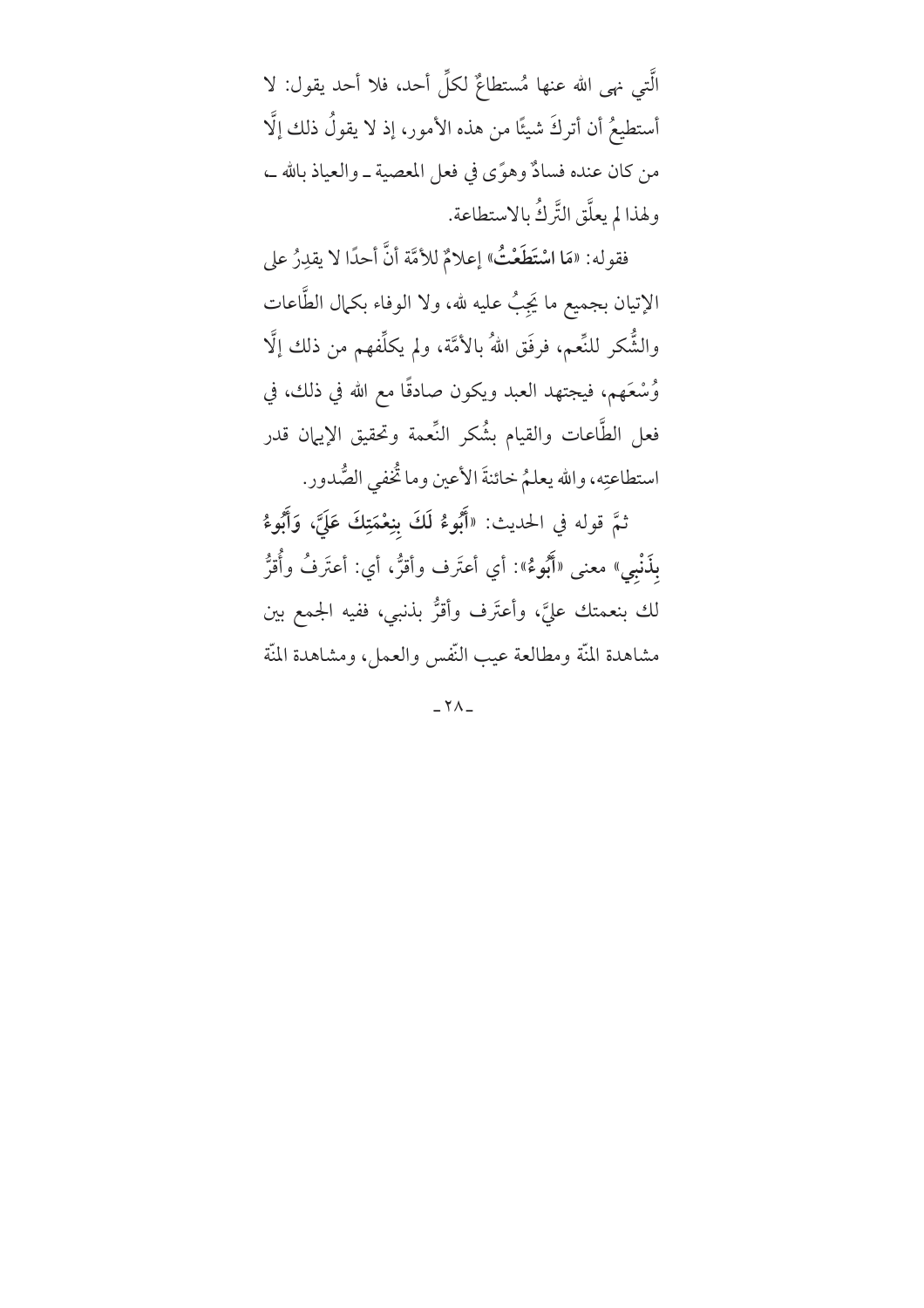توجب المحبّة والشّكر لولى النّعم والإحسان، ومطالعة عيب النفس توجب له الذل والانكسار والافتقار والتوبة في كلِّ وقت، فلا يرى ربِّه إلا محسناً متفضِّلاً، ولا يرى نفسه إلا مذنباً مقصِّر اً.

وقوله: « بنِعْمَتِكَ » فيه اعترافٌ بجميع نِعم الله؛ لأنّ النعمة مفرد مضاف، والقاعدة أن المفرد إذا أضيف عمّ، فلم يقيِّد الاعتراف بذكر نعمة معيَّنة، بل أطلق، قال: «بنِعْمَتِكَ عَلَىَّ» ومعنى ذلك: أعترف وأقرُّ لك بكلِّ نعمة أنعمتَ بها عليَّ، والنَّعم كلُّها من الله سبحانه وتعالى، هو مُسْدِيها وموليها ﷺ ﴿ وَمَا بِكُمْ مِّن نِّعْمَةٍ فَمِنَ ٱللَّهِ﴾ [اللَّهَالَ : ٥٣]، فالنِّعم كلُّها منَ الله، وقولُ العبد في هذا الدُّعاء: «أَبُّوءُ لَكَ بنِعْمَتِكَ عَلَيَّ» اعترافٌ منه بجميع نِعم الله؛ نعمة الإيهان، نعمة العافية، نعمة الولد، نعمة الزَّرع، نعمة البيت، إلى غير ذلك من النَّعم، وما بالعبد من نعمةٍ فهي منَ الله ﷺ،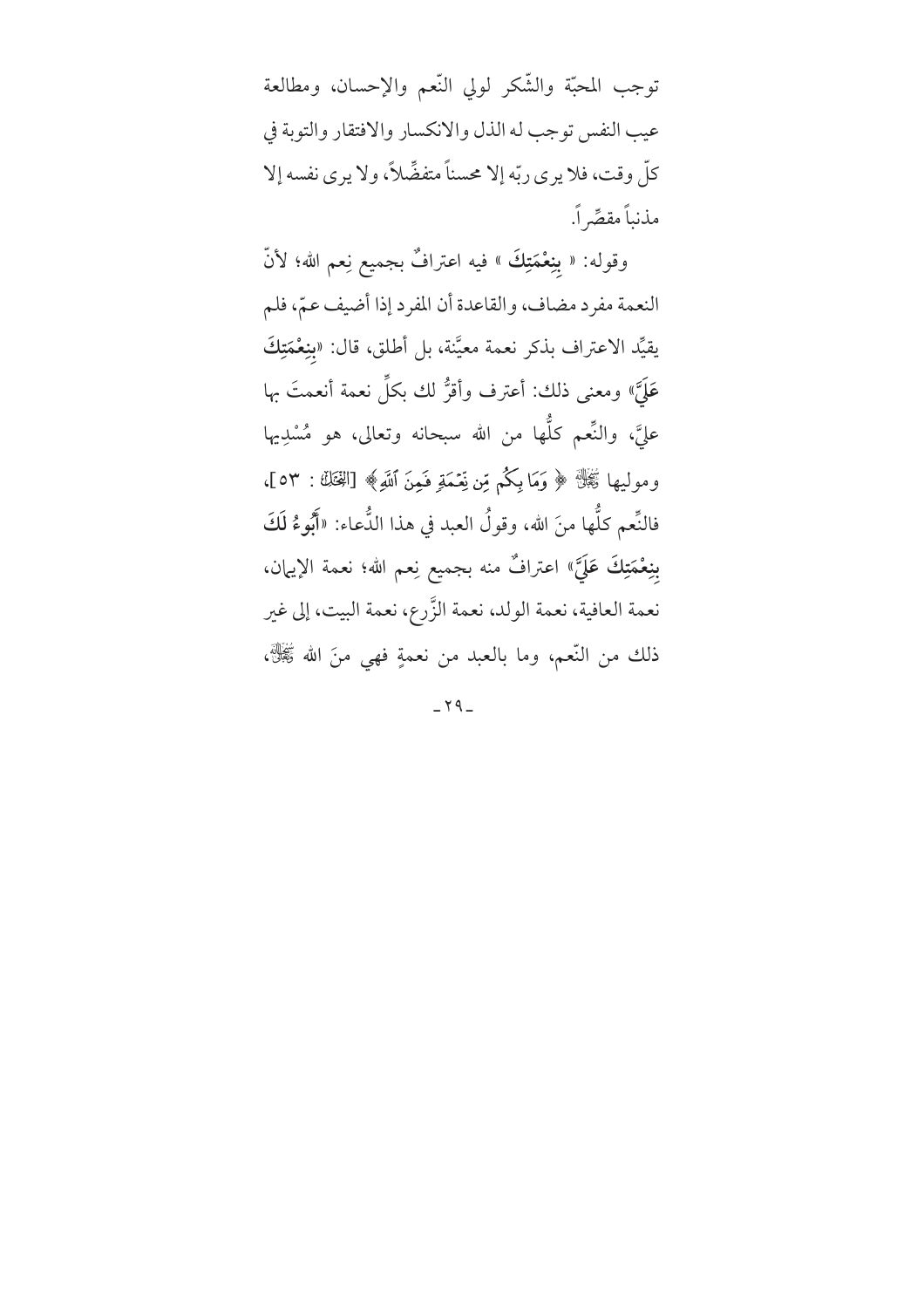والاعتراف بذلك موجبٌ ومقتض لشُكر الله ﷺ على النَّعم، كما قال الله جلَّ وعلا: ﴿ وَإِذْ تَأَذَّنَــَ رَبُّكُمْ لَمِن شَكَرْتُمْ لأَزِيدَنَّكُمْ ۖ وَلَمِن كَفَرْتُمْ إِنَّ عَذَابِي لَشَدِيٌّهُ ۞﴾ [شِخْلَةُ إِبْلِهِيخَةِ ]، فإذا اعترفَ العبد بأنَّ النِّعمة من الله وحده لا شريكَ له فيها، عليه أن يَشكَّرَه عليها بقلبه ولسانِه وعملِه، فيعترف أنَّها منَ الله، ويحمد الله ﷺ عليها، ويصرفُ النِّعمة في طاعة الله، لا يصرفُها في معصية الله، هذا مقتضى الاعتراف والإقرار بأنَّ الله سبحانه وتعالى أسدى إليه النِّعمة وتفضَّل عليه بها. وقوله: «أَبُوءُ بِذَنْبِي» يعني: أقرُّ وأعترفُ بذنبي، ذكر أهل العلم في هذا معنيين:

المعنى الأوَّل: أعترفُ بذنبي بعدم قيامي بشُكر نعمتِك على الوجه الأكمل؛ لأنَّها ذُكرت بعد قوله: «أَبُوءُ لَكَ بِنِعْمَتِكَ عَلَيَّ» أي أعترف بأنِّي مقصِّرٌ في شكر نعمتِك.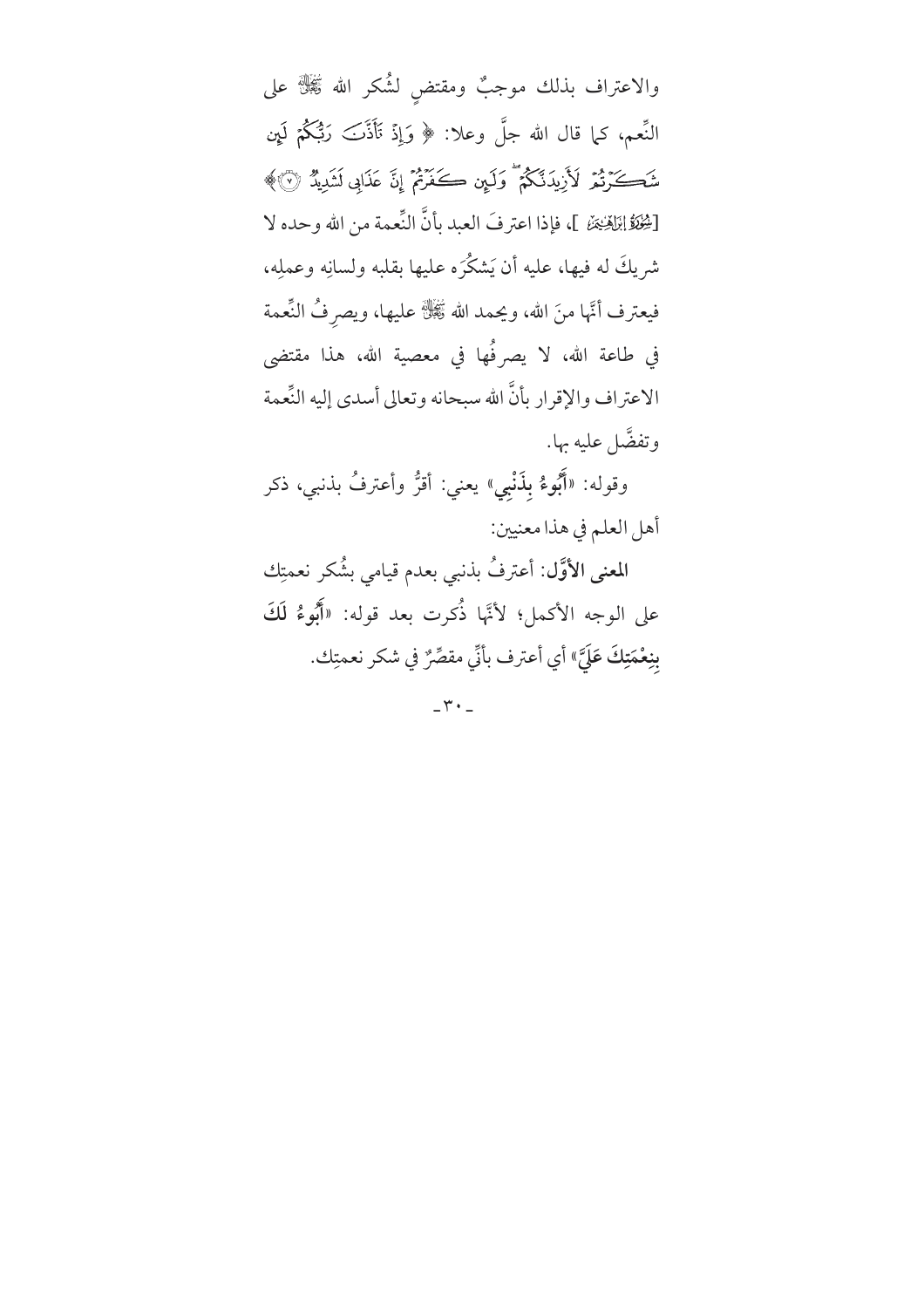والمعنى الآخر: اعترافٌ بوقوع الذَّنب مطلقًا، يعني: أبوءُ بذنوبي، وبمعصيتي، كلِّ معصية وقعت منِّي، فاعتراف العبد بأنَّه مُذْنبٌ ومُقصِّرٌ في حقِّ الله، هذا أوَّل طريق في التَّوبة، أن يعترف بتقصيره، لكن إذا كان يُذنب ويَعصي ويرتكب الموبقات، ثمَّ لا يشعر ولا يُحسُّ بأنَّه مُذْنب أو مقصِّر، فهذا التَّوبة منه بعيدة، إلَّا إذا هُدِيَ إلى أسبابها، وَوُفِّقٍ إِلى طريقها.

فهذان معنيان في قوله في هذا الحديث «وَأَبُوءُ بِذَنْبِي» ولعلَّ الأقرب منهما الثَّاني؛ لأنَّ الاعتراف بالتَّقصير ووقوع الذُّنبِ منه مَدْعاة للاستغفار وملازمته، وهذا لبٌّ الحديث

ومقصوده.

ثمَّ في قوله: «أَبُوءُ لَكَ بِنِعْمَتِكَ عَلَىَّ وَأَبُوءُ بِذَنْبِي» إشارةٌ إلى أمرٍ ذكره أهل العلم، وهو أنَّ العبد في هذه الحياة في صباحِه ومسائه يتقلَّب بين أمرين: نعمةٌ حادثةٌ من الله ﷺ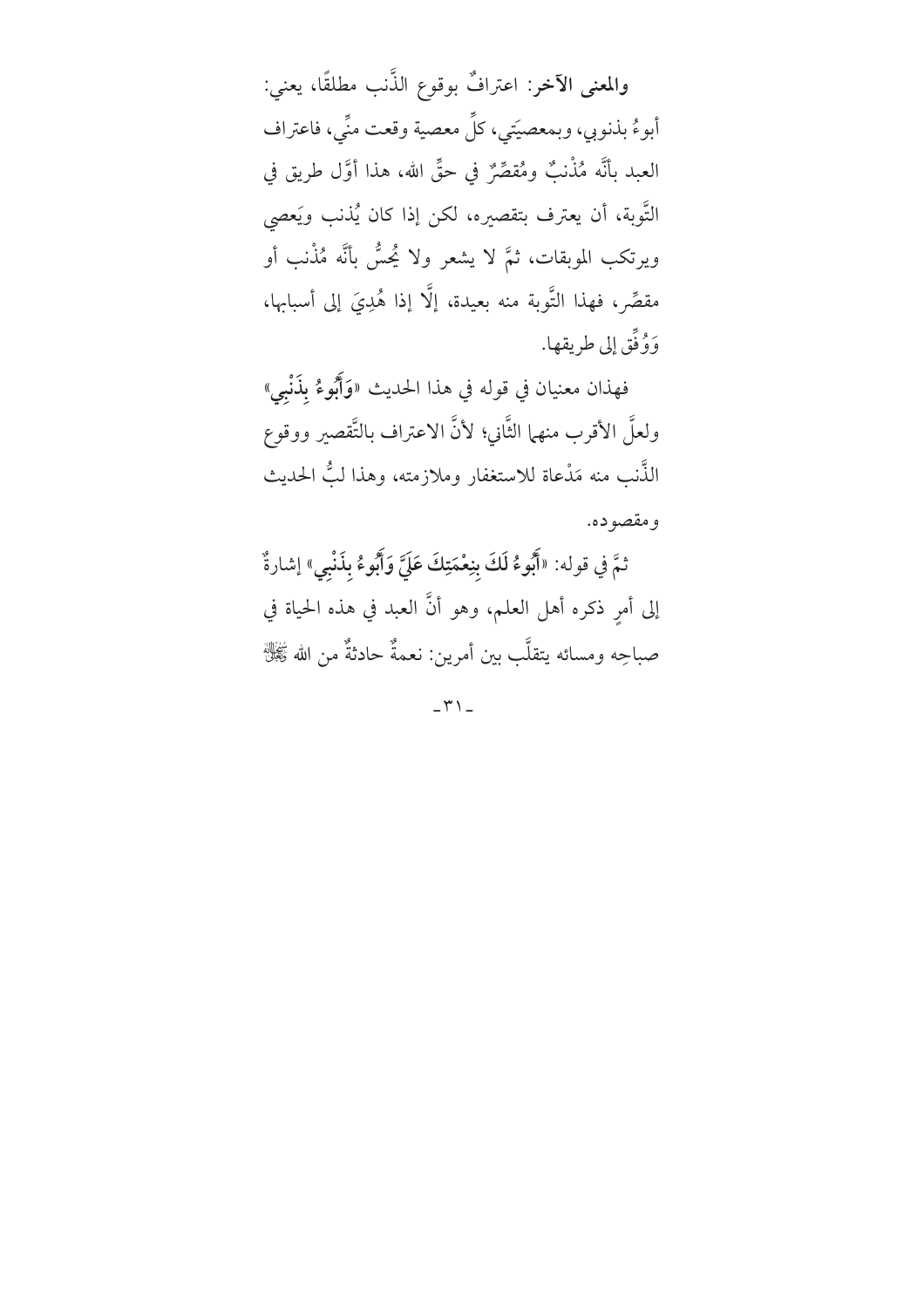وهي محتاجةٌ إلى شُكرٍ، أو ذنبٍ يقع فيه لتَقصيره فهو محتاج إلى استغفار، والحديث جمع بين الأمرين، ولهذا قال بعض السَّلف: «إنِّي أُصْبِحُ بين نعمةٍ وذنبٍ، فأريدُ أن أُحْدِثَ للنِّعمة شكرًا، وللذَّنب استغفارًا»<sup>(١)</sup>.

ثمَّ فائدةٌ عظيمةٌ تؤخَذ من هذا الحديث، وهي أنَّ مَن اعترف بذنبه وتابَ تابَ الله عليه، مهما كان الذَّنب، إذا اعترف العبد، وقال: أنا مذنبٌ، أبوء وأعترف بذنبي، فاغفر لي، فإنَّه لا يغفر الذَّنوب إلَّا أنت، فإذا حصل هذا من العبد؛ غفر الله له؛ فمَن جمع بَيْن هذَيْن الأمرين غُفرَت ذُنوبُه؛ وهذا المعنى الَّذي أُشيرَ إليه في هذا الحديث جاء صريحًا في حديث آخر، في حديث الإفك الطَّويل، وموضع الشَّاهد منه قوله: «فَإِنَّ العَبْدَ إِذَا اعْتَرَفَ بِذَنْبِهِ ثُمَّ تَابَ تَابَ اللهُ عَلَيْهِ»<sup>(٢)</sup> هذا

- (١) ذكره ابن تيميَّة في «جامع الرَّسائل» (١/ ١١٦)، وابن القيِّم في «طريق الهجرتين» (١٧٠).
- (٢) رواه البخاري (٢٦٦١، ٤١٤١)، ومسلم (٤٩٧٤) عن عائشة ﴿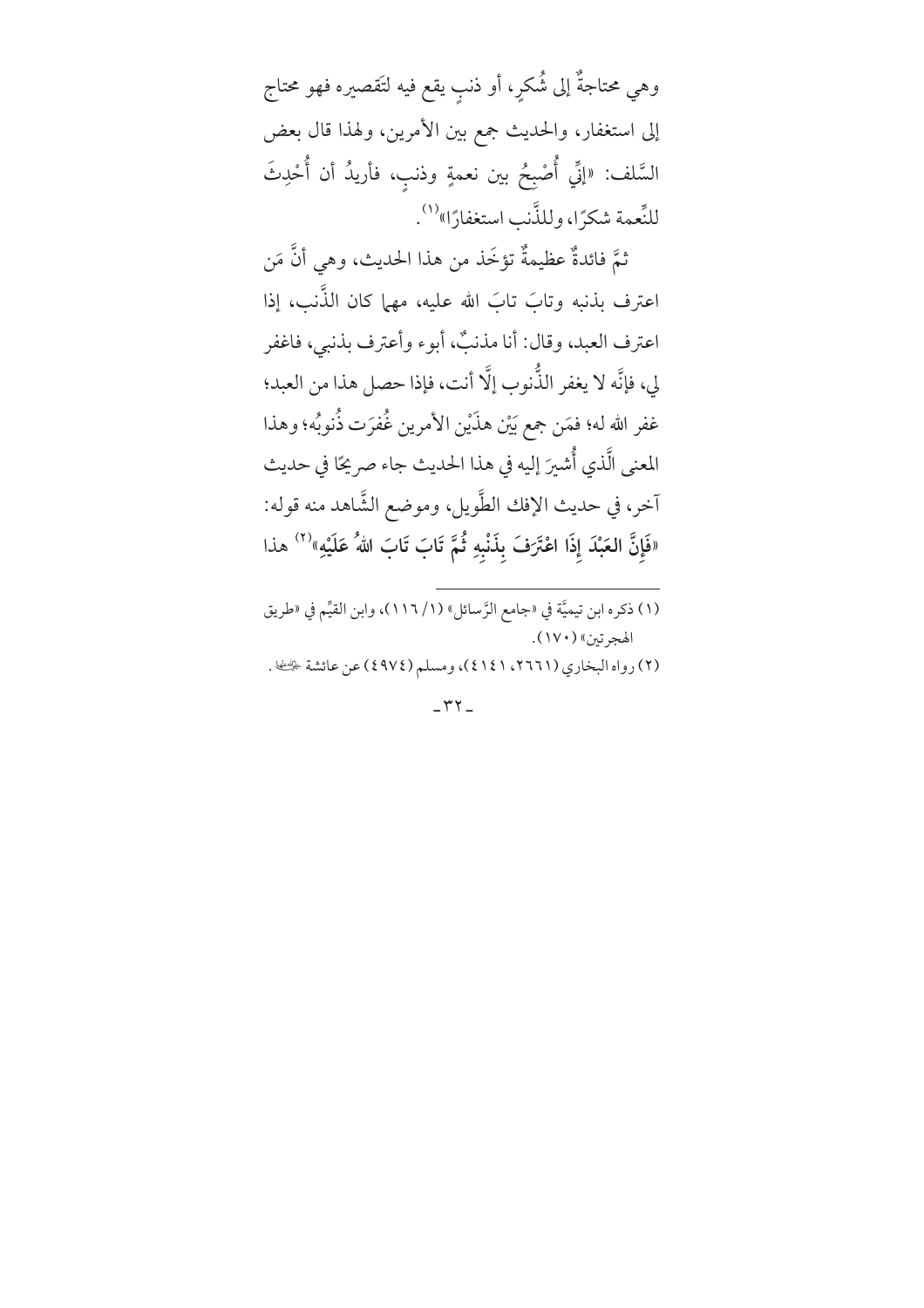المعنى أُشيرَ إليه في هذا الحديث العظيم. ثمَّ قوله في ختام الحديث: «فَإِنَّهُ لاَ يَغْفِرُ النُّنُوبَ إلَّا أَنْتَ»: في هذا الاعتراف بأنَّ الله وحده هو الَّذي يغفر الذُّنوب، وهو الَّذي يقبل التَّوبةَ عن عباده، ولهذا يتوجَّه العبدُ بالتَّوبة والاستغفار والإنابة وطلب العَفو من الله وحده، فإنَّه لا يغفر الذُّنوبَ إلَّا الله. قال تعالى: ﴿وَمَن يَغْفِـرُ اَلذُّنُوبَ إِلَّا اَللَّهُ ﴾ [آل عمران: ١٣٥].

ومن فوائد الحديث، أنَّ فيه جمعًا بين مسألتين عظيمتين وهما التَّوحيد والاستِغفار، فهاتان المسألتان أعظم المسائل وأهمُّها، وقد جمع هذا الحديث بينهما ، كما جاء الجمع بينهما في نصوصٍ كثيرة في كتاب الله وسنَّة نبيِّه ﷺ منها قول الله تعالى: ﴿فَٱعۡلَمۡ أَنَّهُۥ لَآ إِلَٰهَ إِلَّا ٱللَّهُ وَٱسۡتَغۡفِرۡ لِذَٰبۡلِكَ وَلِلۡمُؤۡمِنِينَ وَٱلْمُؤْمِنَٰتِ ۗ وَٱللَّهُ يَعَلَّمُ مُتَقَلِّبَكُمْ وَمَثْوَىٰكُمْ ۚ ۚ لَا يُكُلُّهُ مُخَنَّبَيْنَ ]، فهذه الآية الكريمة مُجِمع فيها بين التَّوحيد والاستغفار،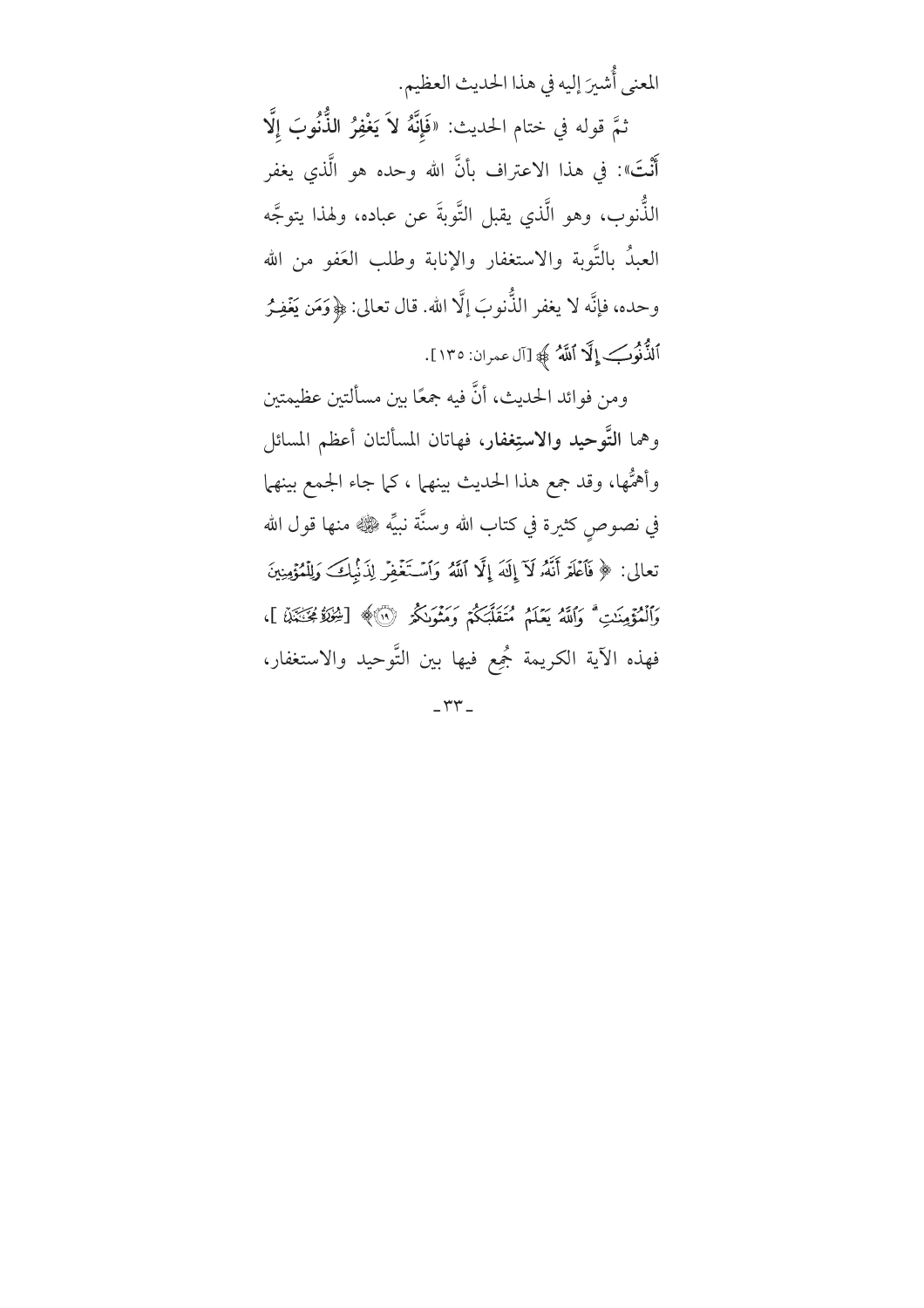وكذلك حكى الله عن ذي النُّون أنَّه ﴿نَادَىٰ فِي اَلظُّلُمَـٰتِ أَن لَآ إِلَـٰهَ إِلَّآ أَنتَ سُبْحَننَكَ إِنِّي كُنتُ مِنَ ٱلظَّٰلِمِينَ ۞﴾ [شِخْلَةِالِالِنَّبِيَّتَانَّهُ ] ومُجمع أيضا بين التَّوحيد والاستغفار في قول الله تعالى: ﴿فَأَسۡتَقِيمُوٓاْ إِلَيۡهِ وَٱسۡتَغۡفِرُوهُ ﴾ [فُصّٰنَكَ : ٦]، وهكذا نصوص كثيرة يُجمع فيها بين توحيد واستغفار من الذُّنوب، «فشهادةُ أن لا إله إلاَّ الله بصِدق ويقين تُذهبُ الشركَ كلَّه، دقُّه وجلُّه خطأه وعمده، أوَّلَه وآخرَه، سِرَّه وعلانيتَه، وتأتي على جميع صفاتِه وخفاياه ودقائِقه، والاستغفار يمحو ما بقى من عثراته، ويَمحو الذنبَ الذي هو من شُعب الشرك، فإنَّ الذنوبَ كلَّها من شعب الشرك، فالتوحيد يُذهبُ أصلَ الشرك، والاستغفار يمحو فروعَه، فأبلغ الثناء قولٌ لا إله إلاَّ الله، وأبلغُ الدعاء قول أستغفر الله»<sup>(١)</sup>. وقد جمع بينهما في هذا الحديث العظيم حديث (سيِّد (١) «مجموع الفتاوي» (١١/ ٦٩٦ \_ ٦٩٧).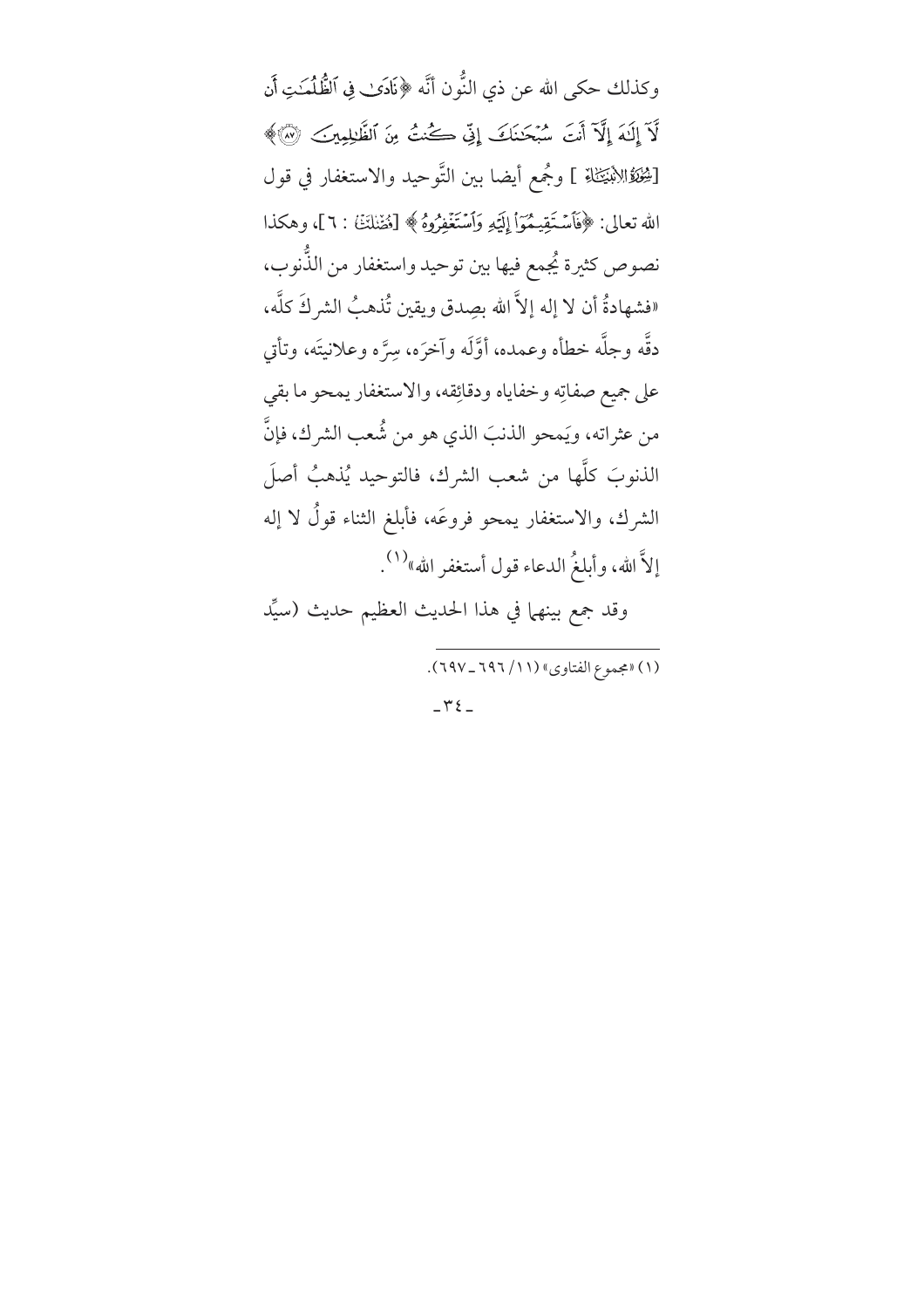الاستغفار).

وختامًا؛ فإنَّ هذا الحديث العظيم قد اشتمل على معانٍ عظيمة ومقاصد جليلة استحقَّ بها أن يُوصَف بأنَّه سيِّد الاستغفار :

١ـ ففيه الإقرار لله وحده بالإلهيَّة والعبو ديَّة.

٢ـ وفيه الاعتراف بأنَّه الخالق.

٣ـ وفيه الإقرار بالعَهد الَّذي أخذه الله على عباده.

٤\_وفيه الرَّجاء بي| وعَدهم به.

٥\_ وفيه الاستعاذة من شرٌّ ما جني على نفسه. ٦ـ وفيه إضافةُ النِّعم إلى مُوجدها ومُسديها، وهو الله

و حده.

٧ـ وفيه إضافةُ الذَّنب ووقوع الخطأ إلى نفسه. ٨ـ وفيه رغبة العبد بالمغفرة واعترافه بأنَّه لا يقدر أحدٌ على ذلك إلَّا هو سبحانه.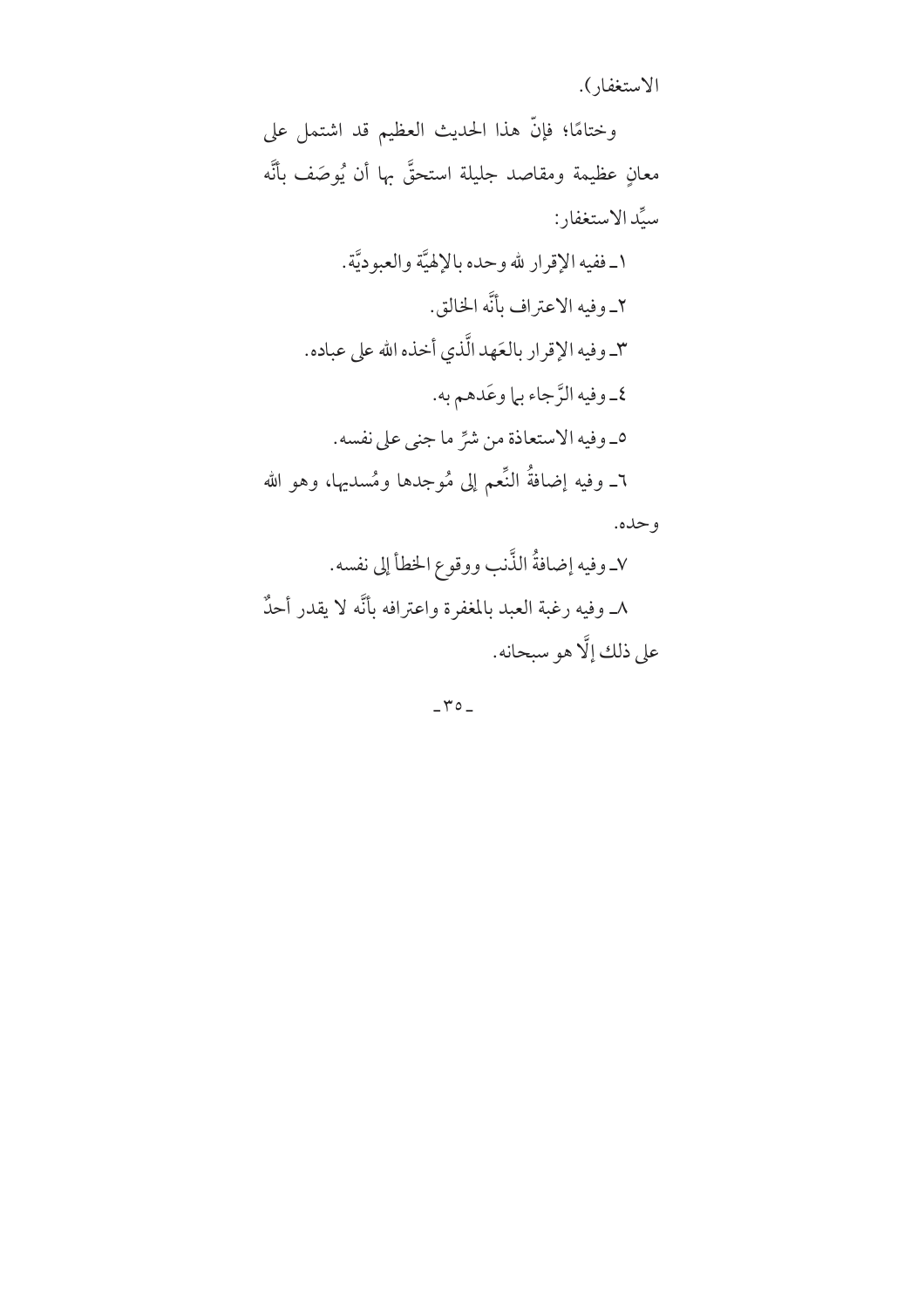قال ابن القيم رحمه الله: «فتضمّن هذا الاستغفار الاعتراف من العبد بربوبية الله وإلهيته وتوحيده، والاعتراف بأنه خالقه العالم به، إذ أنشأه نشأة تستلزم عجزه عن أداء حقَّه وتقصير فيه، والاعتراف بأنه عبده الذي ناصيته بيده وفي قبضته لا مهرب له منه، ولا وليَّ له سواه، ثم التزام الدخول تحت عهده ـ وهو أمره ونهيه ـ الذي عهده إليه على لسان رسوله، وأنَّ ذلك بحسب استطاعتي لا بحسب أداء حقَّك، فإنه غير مقدور للبشر وإنها هو جَهْد المقِلُّ وقدر الطاقة، ومع ذلك فأنا مصدِّق بوعدك الذي وعدته لأهل طاعتك بالثواب، ولأهل معصيتك بالعقاب فأنا مقيم على عهدك مصدِّق بوعدك، ثم أفزع إلى الاستعاذة والاعتصام بك من شرٍّ ما فرَّطتُ فيه من أمرك ونهيك، فإنك إن لم تُعِذْنِي مِن شرٍّ ه وإلا أحاطت بي الهلَكَةُ؛ فإنَّ إضاعةَ حقِّك سببُ الهلاك، وأنا أُقِرُّ لك وألتزم بنعمتك عليَّ، وأقِرُّ وألتزم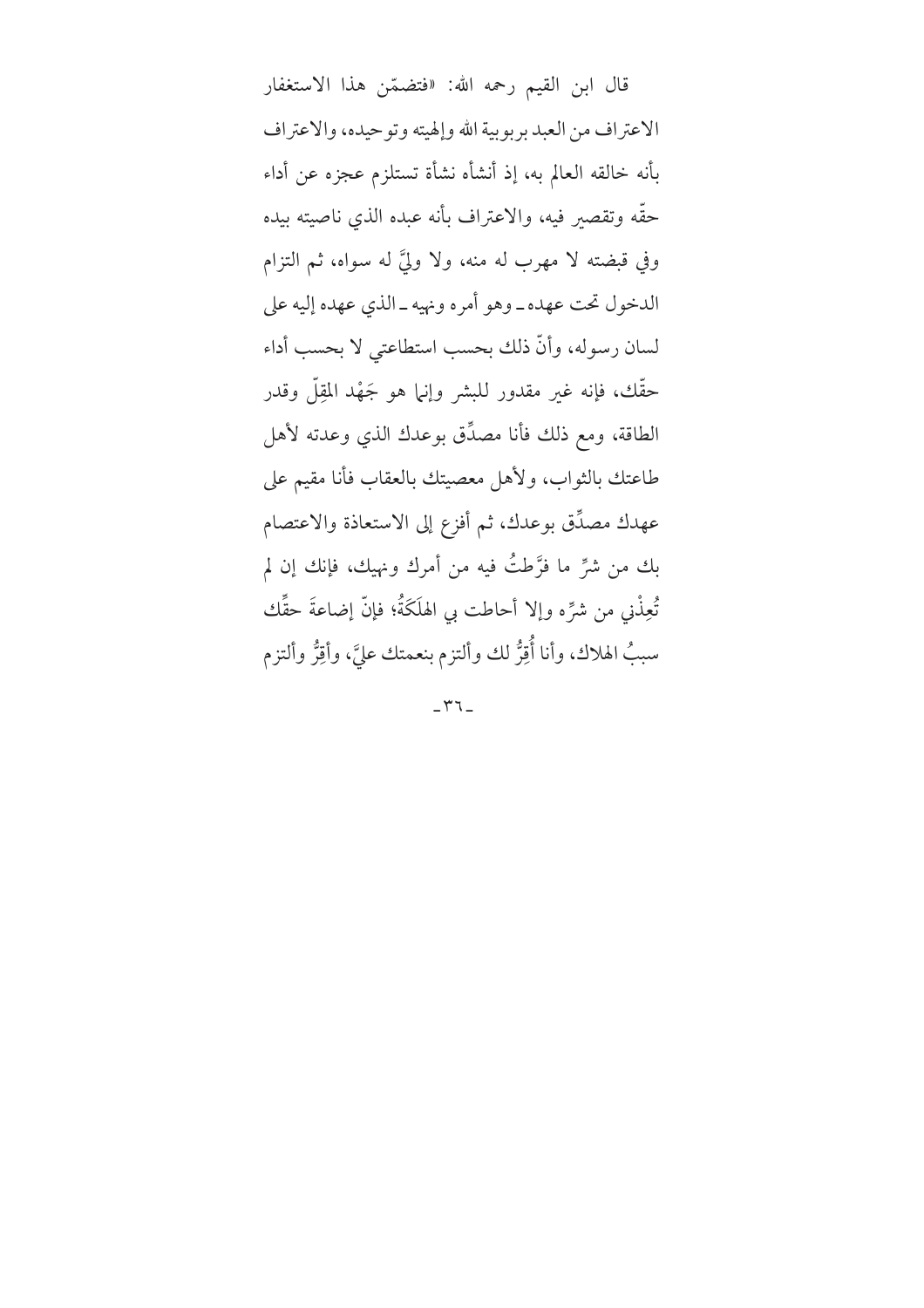وأَبْخَعُ بذنبي، فمنك النَّعمة والإحسان والفضل، ومني الذنب والإساءة فأسألك أن تغفر لي بمَحْو ذنبي وأن تُعْفِيني من شرِّه إنه لا يغفر الذنوب إلا أنت؛ فلهذا كان هذا الدُّعاءُ سيِّدَ الإستغفار وهو متضمِّنٌ لمحض العبوديَّة»'''.

فينبغي أن نعتنيَ بهذا الحديث، وأن نحافظ عليه، وأن نجعلَه في أذكارنا صباحًا ومساءً، فنحفظ لفظه تمامًا، والأفضل أن نحفظ اللَّفظة الَّتي أوردناها، وهي في «صحيح البخاري»، نحفظ هذه اللَّفظة ونقولها في الصَّباح بعد صلاة الفجر، وفي المساء إمَّا قبل الغروب أو بعد الغروب.

وأسأل الله الكريم ربَّ العرش العظيم، بأسمائه الحسنى وصفاته العليا، أن يرزقنا إعانة على القيام بهذا الذِّكر، وبكلِّ ذكر وطاعة.

(١) «مدارج السَّالكين» (١/ ٢٢١ \_ ٢٢٢).